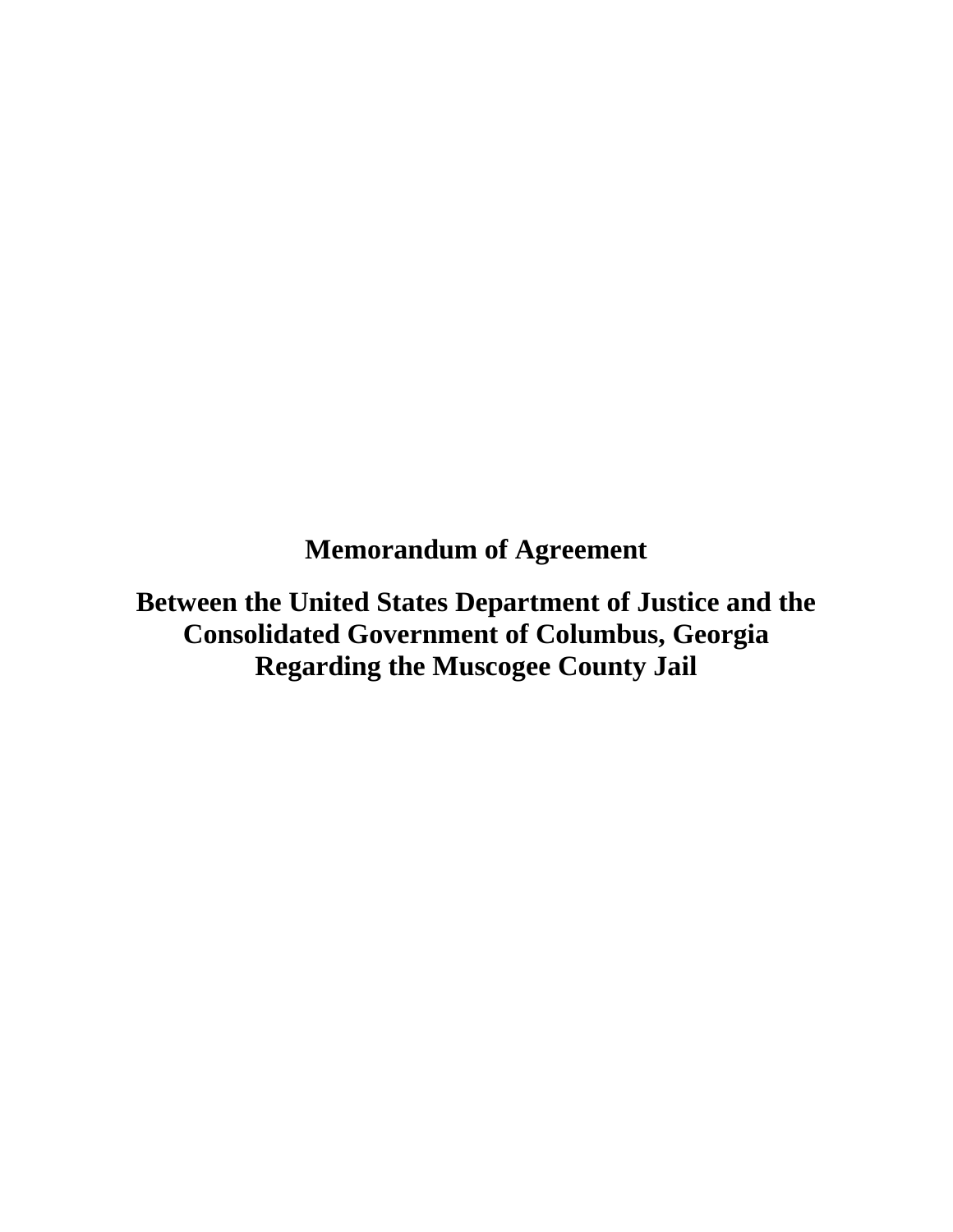### **MEMORANDUM OF AGREEMENT**

 the United States Department of Justice, Civil Rights Division ("United States"); and Columbus, his official capacity, and the Columbus City Manager, in his official capacity, as authorized by the Columbus Council (collectively, "Columbus"). The United States and Columbus are parties Rights of Institutionalized Persons Act, 42 U.S.C. § 1997 *et seq*. The Settlement Agreement mental health care. Columbus has made considerable progress since 1999 in the areas of therefore enter into this MOA to complete the necessary reforms in mental health care in an This Memorandum of Agreement ("MOA") is between the United States, by and through Georgia, a consolidated government, acting by and through the Sheriff of Muscogee County, in to a Settlement Agreement entered by the district court in 1999 to resolve the United States' investigation and litigation of conditions at the Muscogee County Jail, pursuant to the Civil contains remedies in the areas of security, environmental health and safety, medical care, and security, medical care, and environmental health and safety, and it has substantially complied with most of the Settlement Agreement's provisions. Significant concerns remain, however, in the provision of mental health care at the Muscogee County Jail ("the Jail"). The Parties expeditious manner, while ensuring continued compliance with all areas where Columbus has achieved substantial compliance with the Settlement Agreement.

# **I. INTRODUCTION**

- Jail pursuant to the Civil Rights of Institutionalized Persons Act, 42 U.S.C. § 1997 *et seq*. 1. The United States began its investigation of the Muscogee County Jail in October 1994. On December 1, 1994, United States Department of Justice attorneys and their consultants in the fields of penology, correctional health care, and environmental health and safety, toured the
- the facility. The United States' findings letter was sent to the Sheriff of Muscogee County 2. On June 1, 1995, the United States issued a findings letter regarding conditions of confinement at the Jail based upon the Justice Department investigation and expert tour of and Columbus. This document detailed numerous constitutional deficiencies affecting the life, health, and safety of inmates in the Jail.
- 3. The parties entered into a settlement agreement to resolve their dispute over the United States' claims and findings. The District Court approved and entered that agreement on September 30, 1999. Since that time, the United States, with the assistance of its expert consultants, has regularly monitored Columbus' compliance with the settlement agreement.
- 4. During the last two compliance tours, conducted October–November 2011 and September and suicide prevention that remained unresolved. 2012, the United States identified significant improvement in a number of important areas, including security staffing, use of force, maintenance, and sanitation. The United States also identified a number of deficiencies of constitutional import in the areas of mental health care
- 5. To resolve these remaining issues in mental health care, and in recognition of Columbus' progress towards substantial compliance with the other provisions of the Agreement, the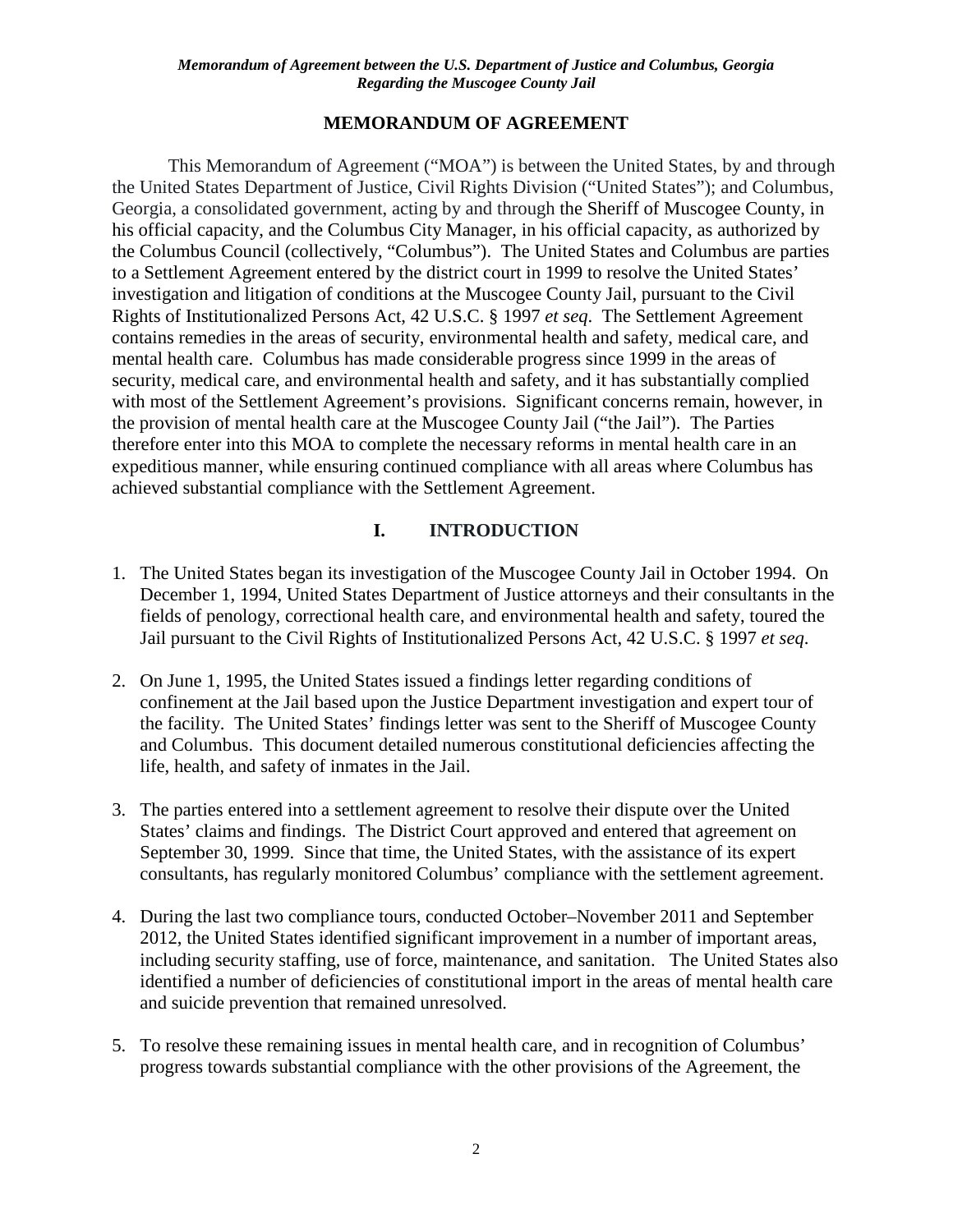parties agree to modify the Agreement in accordance with the provisions set forth in this MOA.

 6. The parties agree that the provisions of this MOA are a reasonable, lawful, and fundamentally fair resolution that will assist Columbus and the Sheriff's Office to come into compliance with all of its obligations under the original Agreement.

# **II. DEFINITIONS**

The following definitions are used for the purposes of this MOA:

- 1. The term "Muscogee County Jail" (Jail) includes the existing Jail facilities (the "new jail," the "old jail," the "Annex," and the "Stockade"), as well as any other institutions built, leased, or otherwise used, to replace the existing Jail facilities.
- his office or contracted companies or individuals hired to provide custodial or medical or 2. The term "Jail Staff" shall include the Sheriff, in his official capacity, and any employees of mental health care for inmates at the Jail.
- 3. "Acute mental health contraindications" refer to observations that an inmate appears acutely psychotic, is actively suicidal or has made a recent serious suicide attempt, or is otherwise in need of immediate placement on suicide watch or otherwise held in a safe area to be seen by MH provider within 24 hours.
- 4. "Adequate" shall mean that level of service required for compliance with the Constitution of the United States.
- 5. "Effective Date" means the date this MOA is signed by all Parties.
- 6. "Extraordinary and exceptional circumstances" refer to a substantial and imminent risk to the safety of the inmate or other persons.
- 7. "Implement" or "implementation" means putting a remedial measure into place and into practice by all necessary means, including, inter alia, staffing augmentation, training impacting personnel, and maintaining data.
- 8. "Include" or "including" means "include, but not be limited to" or "including, but not limited to."
- 9. "Segregation" means the involuntary confinement in a locked room or cell for at least the majority of waking hours per day. This shall not include specialized secure mental health housing or suicide watch.
- 10. "Long-term segregation" means a period of segregation intended to last or does last more than fourteen (14) consecutive days.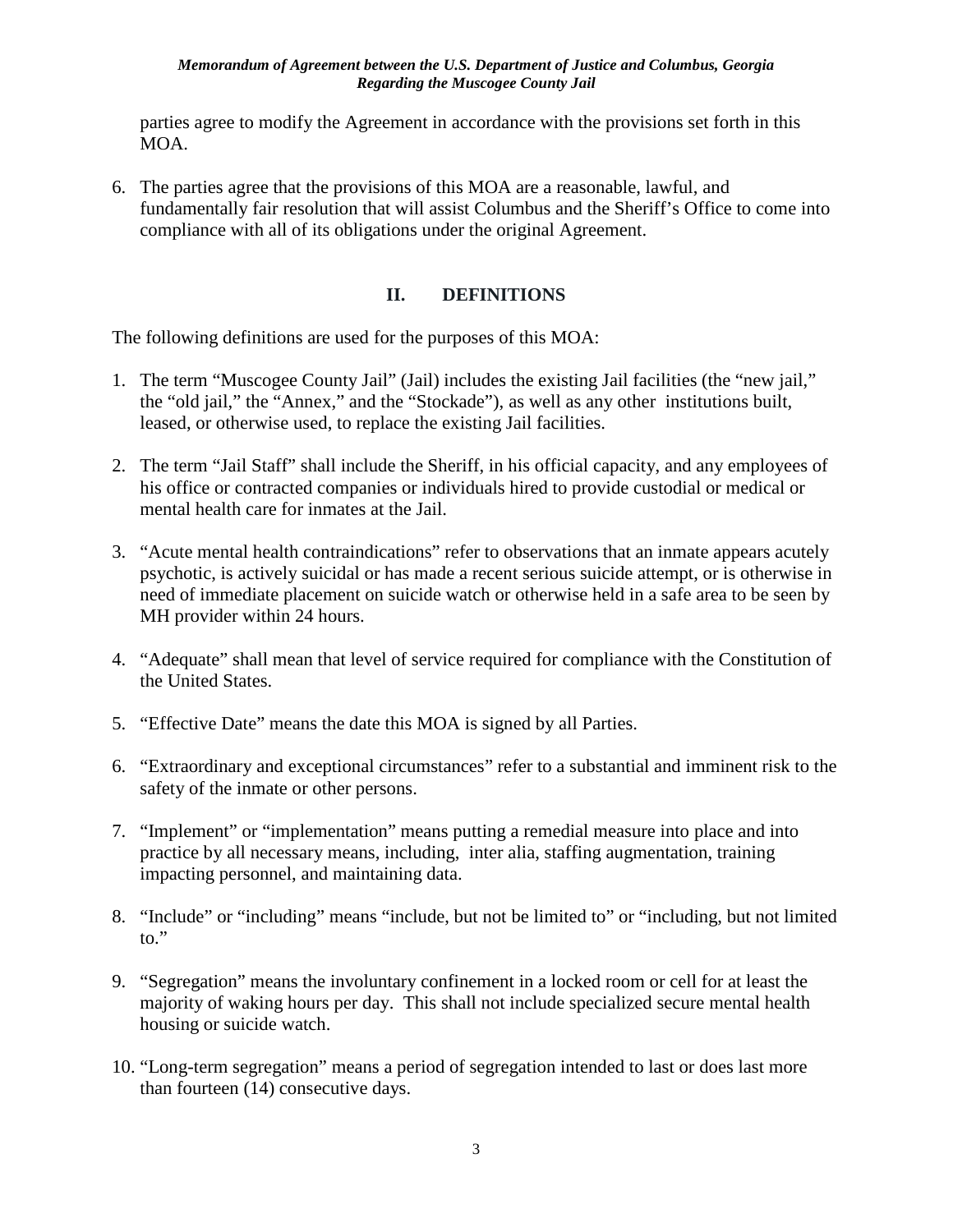- 11. The terms "inmate" or "inmates" shall refer to one or more individuals sentenced to, incarcerated in, detained at, or otherwise confined at either the existing Muscogee County Jail or any institution that is built or used to replace the Jail or any part of the Jail. The term "special needs inmates" shall refer to those inmates who are suicidal, mentally ill, mentally retarded, intoxicated, or otherwise a danger to themselves or others.
- registered nurse, a practical nurse, or an EMT who is currently licensed by the State of 12. "Qualified health professional" means a physician, physician assistant, nurse practitioner, a Georgia to deliver those health services he or she has undertaken to provide.
- 13. "Qualified mental health professional" means an individual with a minimum of masters level education and training in psychiatry, psychology, social work, or psychiatric nursing who has received instruction and supervision in identifying and interacting with individuals in need of mental health services and is currently licensed by the State of Georgia to deliver those mental health services he or she has undertaken to provide.
- degree and two years of experience providing mental health services. 14. "Qualified mental health staff" shall refer to individuals with a minimum of a bachelor's
- 15. "Quality Assurance" means a system of self-audit and improvement to assess the implementation and effectiveness of remedies instituted pursuant to this Settlement Agreement, to identify deficits that exist, and to effectuate new measures to cure deficits identified.
- procedures, training curricula, and outcome measures. However, the term does not refer to 16. "Remedial Measure" includes each and every measure detailed in the substantive provisions of this Agreement geared toward achieving the Agreement's goals, including new policies, specific operational decisions.
- the necessary mental health services and other accommodations needed by inmates who have 17. "Secure mental health housing" refers to one or more housing units dedicated to providing been identified as having a serious mental illness and a significantly reduced capacity to accomplish the activities of daily living in the general population of the jail. Admission to this unit or return to general population from this unit is at the discretion of a mental health professional.
- 18. "Self harm" is an act by an inmate that inflicts damage to, or threatens the integrity of, his or her body. Such acts include, but are not limited to, hanging, self-strangulation, asphyxiation, cutting, self-mutilation, ingestion of a foreign body, insertion of a foreign body, head banging, drug overdose, jumping, and biting.
- 19. A "sentinel event" is an unexpected occurrence involving death or life threatening physical or psychological injury, or the imminent risk thereof.
- 20. An inmate with a "serious mental illness" (or "SMI") is a person with a mental, behavioral,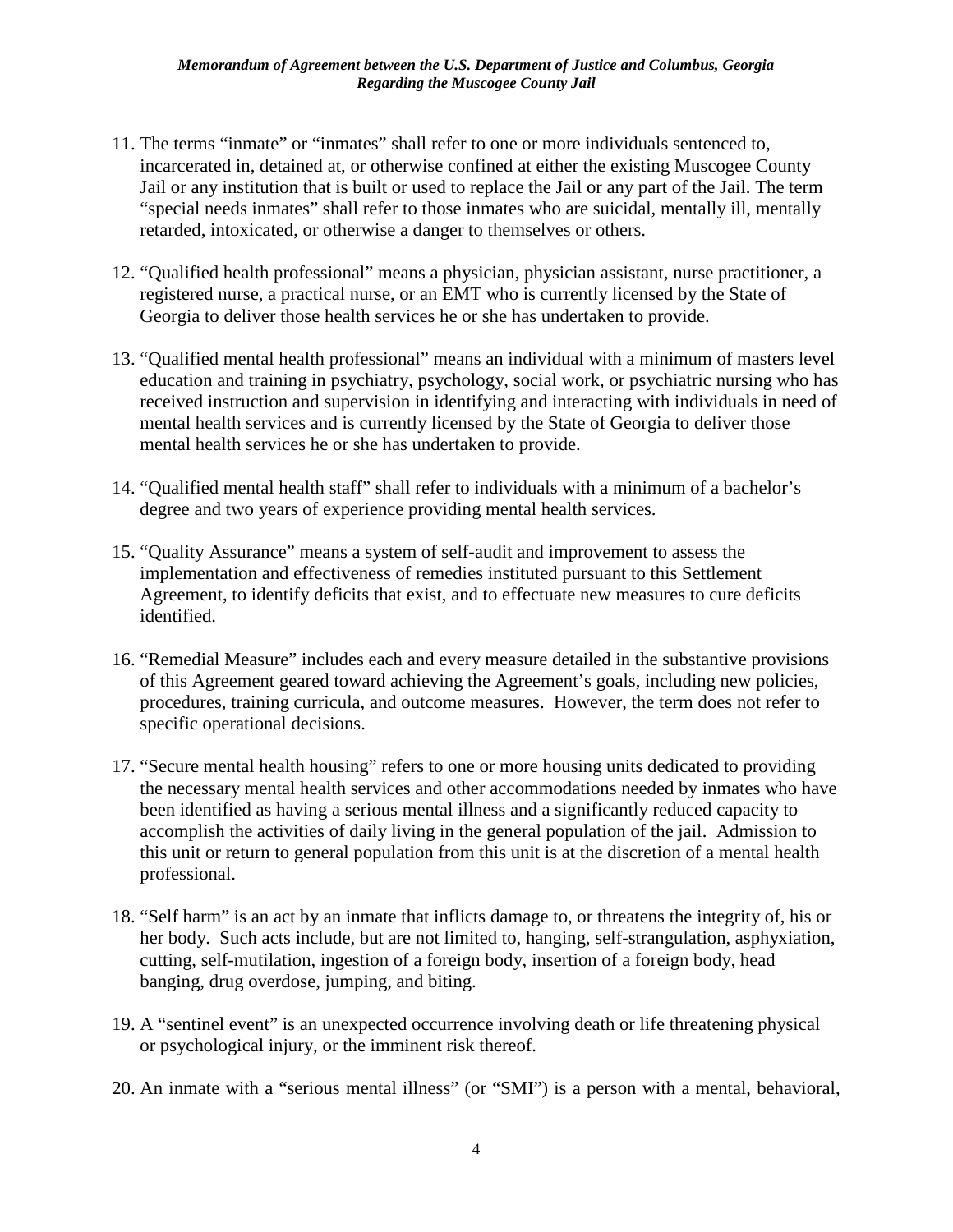or emotional disorder of mood, thought, or anxiety; diagnosable currently or within the last year; that significantly impairs judgment, behavior, capacity to recognize reality, and the ability to cope with the demands of life in the general population facilities of the Jail.

- 21. "Serious suicide attempt" means a suicide attempt that is either potentially life-threatening or that requires medical treatment or hospitalization.
- 22. "Suicide Precautions" means any level of watch, observation, or measures to prevent selfharm.
- 23. "Sustained Substantial Compliance" means to achieve and maintain a prolonged and continuous practice consistent with a level of "substantial compliance," as that term is defined in Section VI (Monitoring and Enforcement).
- 24. "Train" means to instruct in the skills addressed to a level that the trainee has a documented post-training level of proficiency. "Trained" means to have achieved such proficiency in the skills and to implement those skills regularly.
- 25. A "treatment plan" is a series of written statements specifying a patient's particular course of therapy and the roles of qualified mental health professionals in carrying it out. Such a plan is individualized, may be multidisciplinary, and is based on an assessment of the patient's needs. It contains a statement of short-and long-term goals as well as the methods by which those goals will be pursued. This includes consideration of cultural and language differences.

## **III. SUBSTANTIVE PROVISIONS**

## **A. Mental Health Care and Suicide Prevention**

 with constitutional standards. To that end, Columbus agrees to the following: Columbus shall provide adequate mental health services to inmates at the Jail, in accordance

- **1.** *Policies, procedures, and training***:** Jail Staff shall develop and implement adequate mental health policies, procedures, forms, and training regarding the following areas:
	- a. mission and goal of the Jail's mental health program;
	- b. administrative structure of the Jail's mental health program;
	- c. staffing, including staff-to-inmate ratios, job descriptions, credentials, and privileging;
	- d. training of mental health staff regarding correctional or security procedures that are necessary for the delivery and accessibility of mental health care;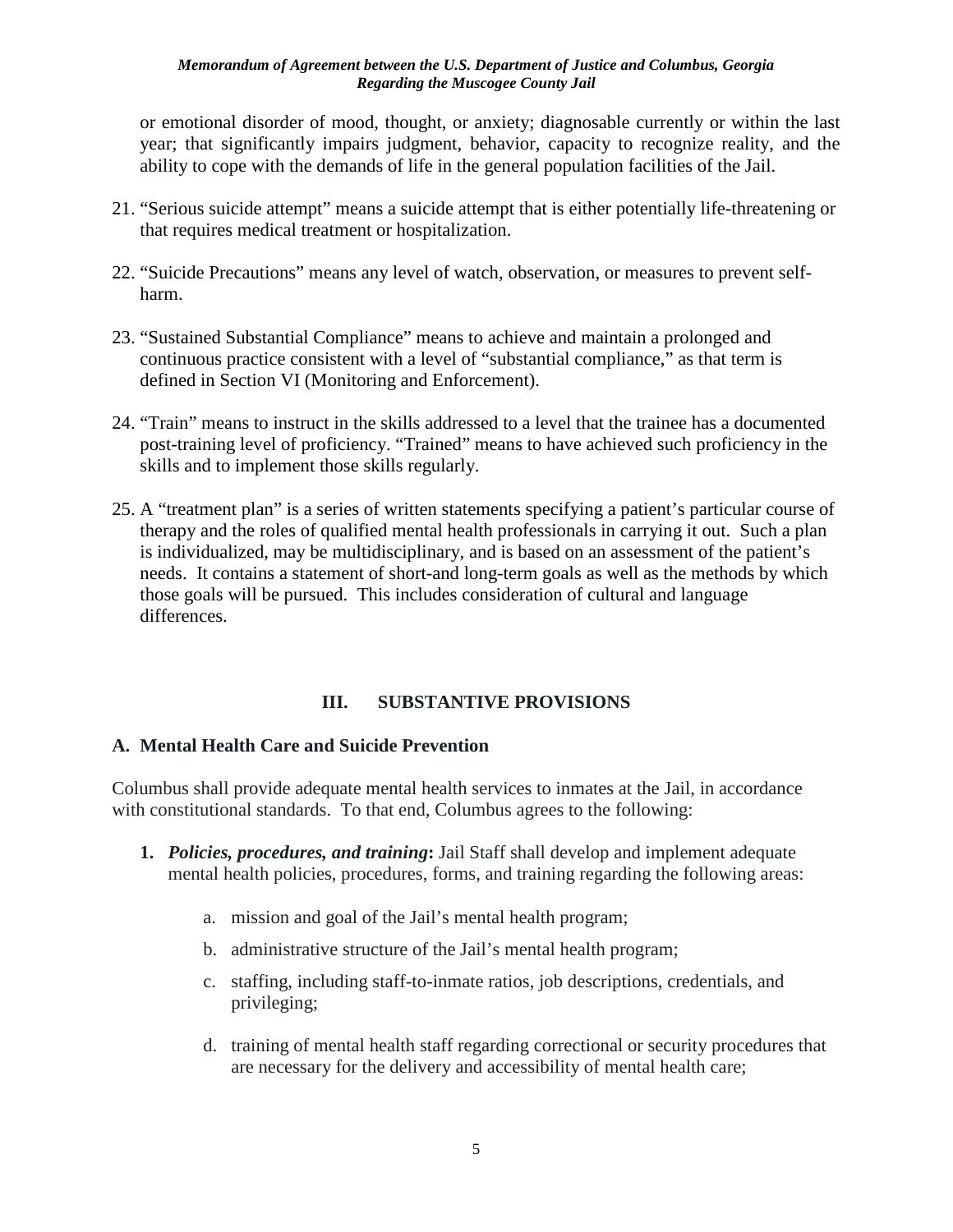- training on (1) understanding and recognizing psychiatric signs and symptoms to identify inmates who have or may have SMI, (2) using de-escalation techniques to calm and reassure inmates who have or may have SMI before resorting to use e. Crisis Intervention Team (CIT) training of correctional staff that includes of force, discipline, or isolation, and (3) making appropriate referrals of such inmates to mental health staff;
- f. strategies for effective communication with inmates with SMI in a respectful and supportive manner to promote pro-social behavior
- classification, housing, use of force, and discipline of inmates with SMI; g. collaboration between mental health staff and correctional staff in the
- h. reliable and valid methods for identifying inmates with SMI, including mental health screening, assessments, evaluations, and appropriate timeframes for completion;
- i. housing of inmates with SMI, including limits on the use of segregation;
- j. daily management of inmates with SMI and related safety and security procedures, including protection from inmate-on-inmate violence, constant direct supervision of actively suicidal inmates, and close supervision of special needs inmates with lower levels of risk;
- k. treatment planning;
- 1. sick call, including
	- i. availability of written or electronic sick call request slips without advance charges;
	- ii. a collections method where the requests are directly sent to a qualified health or mental health professional;
	- professional to determine level of urgency; iii. daily review of inmate requests by a qualified health or mental health
	- professional to determine level of urgency;<br>iv. appropriate timeframes for responding to sick call requests depending on level of urgency;
	- v. logging procedures to record the date, time, and nature of each sick call request and responsive action; and
	- vi. documentation of the nature and response to each sick call request in an inmate's medical or mental health record;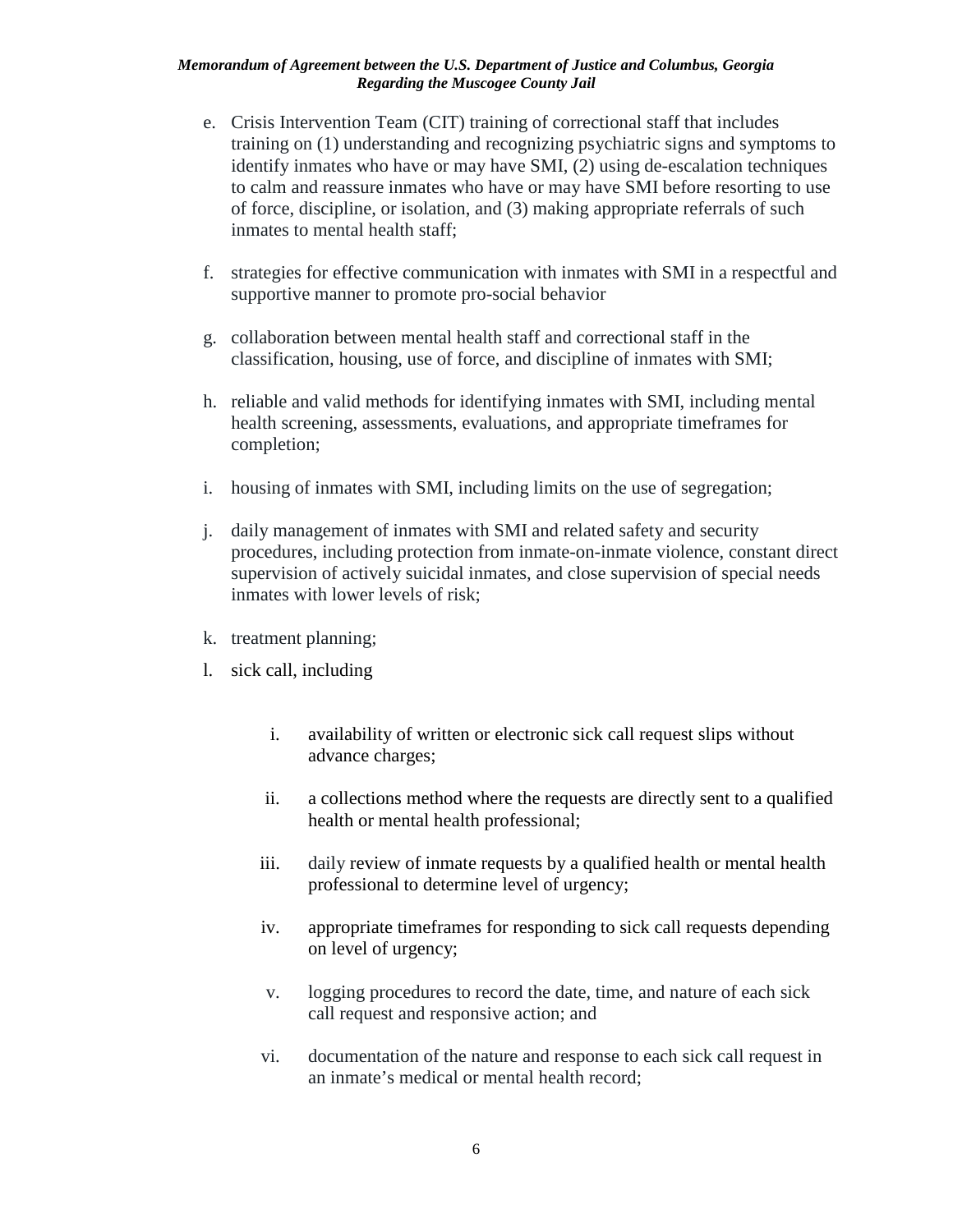- m. suicide prevention and treatment;
- n. use of psychotropic medications, including verification, continuity, and medication non-compliance;
- o. involuntary treatment, including the use of seclusion, restraints, forced medications, and involuntary hospitalization;
- p. medicolegal issues, including confidentiality, informed consent, and the right to refuse treatment;
- q. collaboration with community services and discharge planning;<br>r. maintenance of medical and mental health records; and
- r. maintenance of medical and mental health records; and
- s. quality assurance measures to regularly assess and ensure compliance with the terms of this MOA.
- **2.** *Mental Health Services (generally)***:** The Jail Staff shall ensure that qualified mental person intervention and evaluation. The Jail Staff shall provide adequate evaluation, health professionals provide adequate 24-hour on-call consultation as well as adequate intherapy, counseling, and array of other programs; adequate staff levels; and adequate space for programming consistent with other requirements of this MOA.
- psychiatrist or nurse practitioner with prescriptive authority will provide at least thirty hours of services every week, and that a psychologist shall provide at least twenty hours compliance. The Jail Staff shall include an adequate number of qualified mental health enable it to address the serious mental health needs of all inmates with timely and adequate mental health care. **3.** *Psychology and Psychiatry Hours*: The Jail Staff shall ensure that at least one of services at the Jail every week. These hours shall be clearly documented and logged. The psychologist hours may be averaged over a four week period to determine professionals and mental health staff—as determined by an annual staffing analysis—to
- **4.** *Psychiatry-Psychology Collaboration***:** The psychiatrists and nurse practitioners shall resource needs to the Commander and Director of Mental Health Services. collaborate with the psychology staff in mental health services management and clinical treatment, and both psychologists and psychiatrists shall communicate problems and
- **5.** *Screening***:** The Jail Staff shall utilize qualified mental health staff or a qualified health health/suicide screen for all inmates upon arrival at the Jail. The screening form shall provide for the identification and assessment of the following factors: professional with documented mental health screening training to administer a mental
	- a. past suicidal ideation or attempt;
	- b. current suicidal ideation, threat, or plan;
	- c. prior mental health treatment or hospitalization;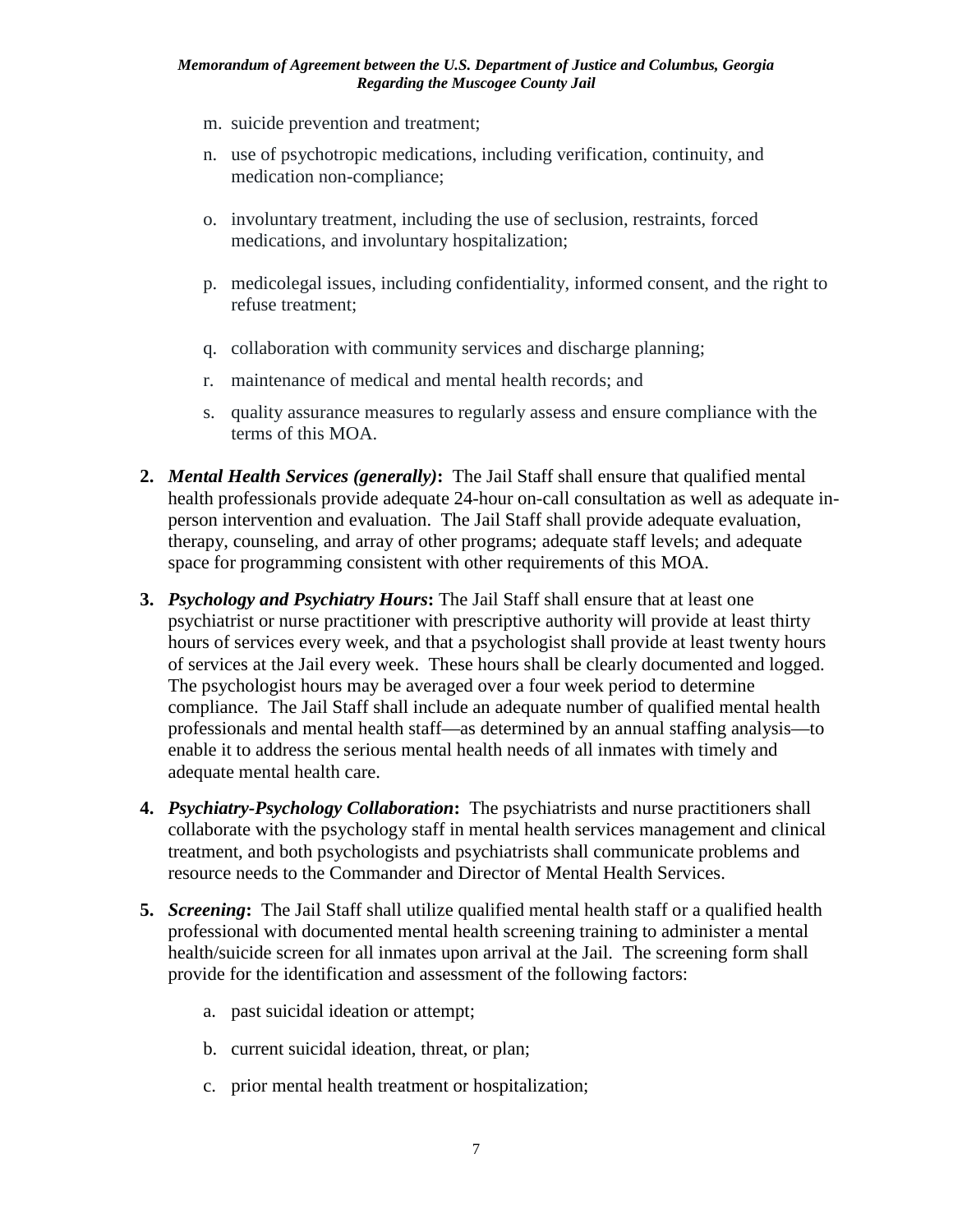- d. recent significant loss such as the death of a family member or close friend;
- e. history of suicidal behavior by family members or close friends;
- f. suicide risk during any prior confinement;
- g. any observations by the transporting officer, court, transferring agency, or similar individuals regarding the inmate's potential suicidal risk or mental health;
- h. substance(s) or medication(s) used, including the amount, time of last use, and history of use;
- i. any physical observations, such as shaking, seizing, or hallucinating; and
- j. history of drug withdrawal symptoms, such as agitation, tremors, seizures, hallucinations, or delirium tremens;
- k. history or serious risk of delirium, depression, mania, or psychosis.
- **6.** *Assessments***:** Upon admission to the Jail, based on the results of the initial screening set forth in paragraph 5 above, the Jail Staff shall provide mental health assessments to inmates and refer inmates to qualified mental health professionals for treatment in accordance with the following:
	- professional for each inmate within 4 hours if during normal business hours, but no later than within 24 hours if outside of normal business hours, after the a. Emergent/Urgent Referrals: These referrals will be held in the clinic or HD area and a mental health assessment shall be provided by a qualified mental health following triggering events:
		- i. signs and symptoms of acute mental illness;
		- ii. disorientation/confusion;
		- iii. jail history of placement on mental health units;
		- iv. inability to respond to basic requests or give basic information;
		- v. recent suicide attempt; and
		- attempts to harm themselves, or who are so psychotic they are at vi. inmates who report any suicidal ideation or intent, or who attempt to harm themselves, or the arresting officer indicates threats or imminent risk of harming themselves.
	- b. Routine Referrals: Mental health assessments shall be provided by a qualified mental health professional within 5 business days for each inmate whose mental health/suicide screening triggers the following assessment factors:
		- i. any past suicide attempt;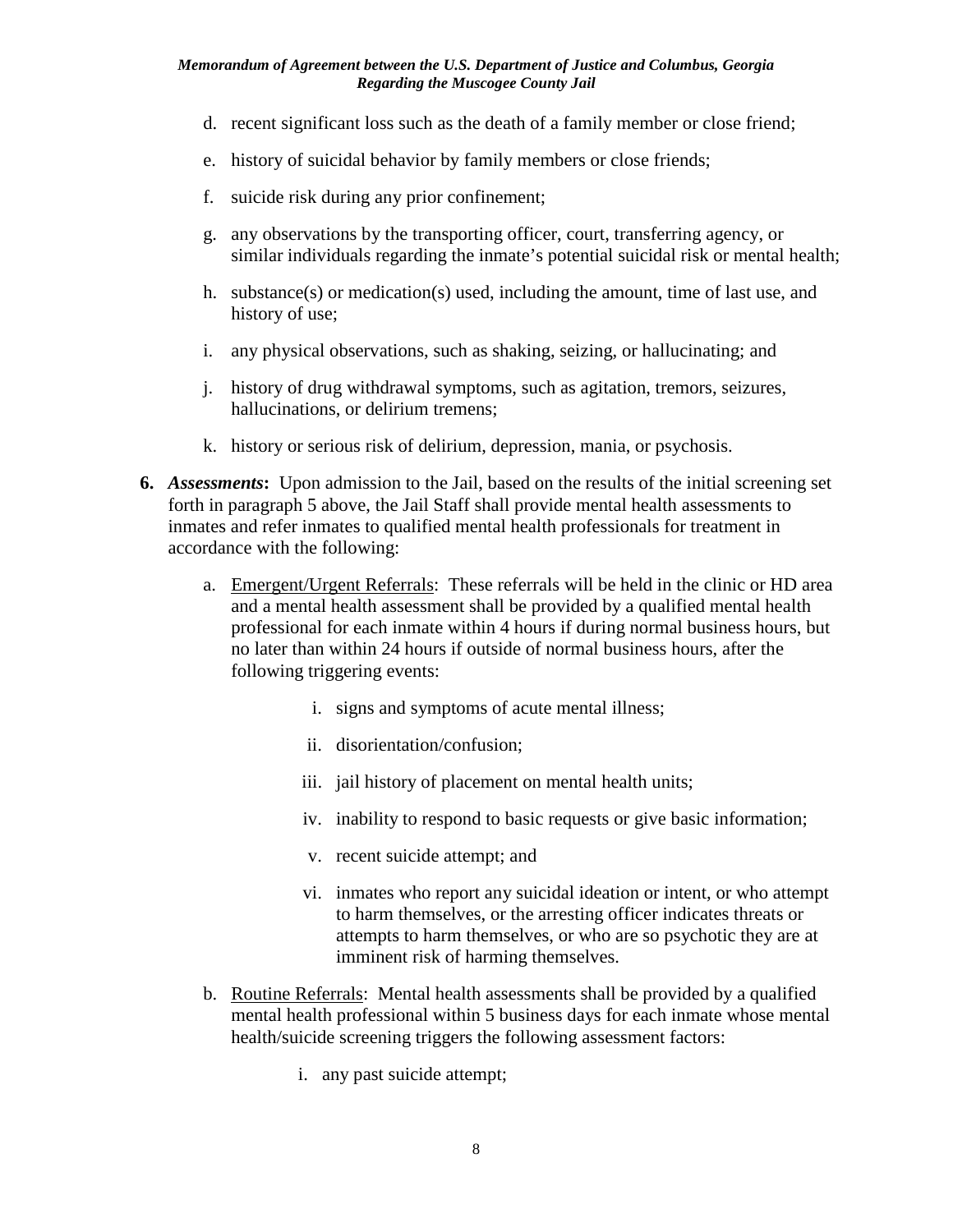- ii. any suicidal ideation, with intent or plan within the past 30 days;
- iii. any combination of the following:
	- 1. suicidal ideations within the past year, with or without intent or plan;
	- 2. suicidal gestures, current or within the last year;
	- 3. a diagnosis of one or more of the following: bipolar disorder, depressed, major depression with or without psychotic features, schizophrenia, schizoaffective disorder, any diagnosis within the pervasive developmental disorder spectrum, and any other factor(s) contributing to suicide risk (e.g., recent loss, family history, etc.)
- health professional with mental health training. c. All other inmates shall receive an initial mental health assessment within 14 days of admission conducted by a qualified mental health professional or qualified
- d. Mental health assessments shall include a structured, face-to-face interview with inquiries into the following:
	- i. a history of
		- 1. psychiatric hospitalization, psychotropic medication, and outpatient treatment,
		- 2. suicidal behavior,
		- 3. violent behavior,
		- 4. victimization,
		- 5. special education treatment,
		- 6. cerebral trauma or seizures, and sex offenses;
	- ii. the current status of
		- 1. mental health symptoms and psychotropic medications,
		- 2. suicidal ideation,
		- 3. drug or alcohol abuse, and
		- 4. orientation to person, place, and time;
	- iii. emotional response to incarceration; and
	- iv. a screening for intellectual functioning (e.g., mental retardation, developmental disability, learning disability).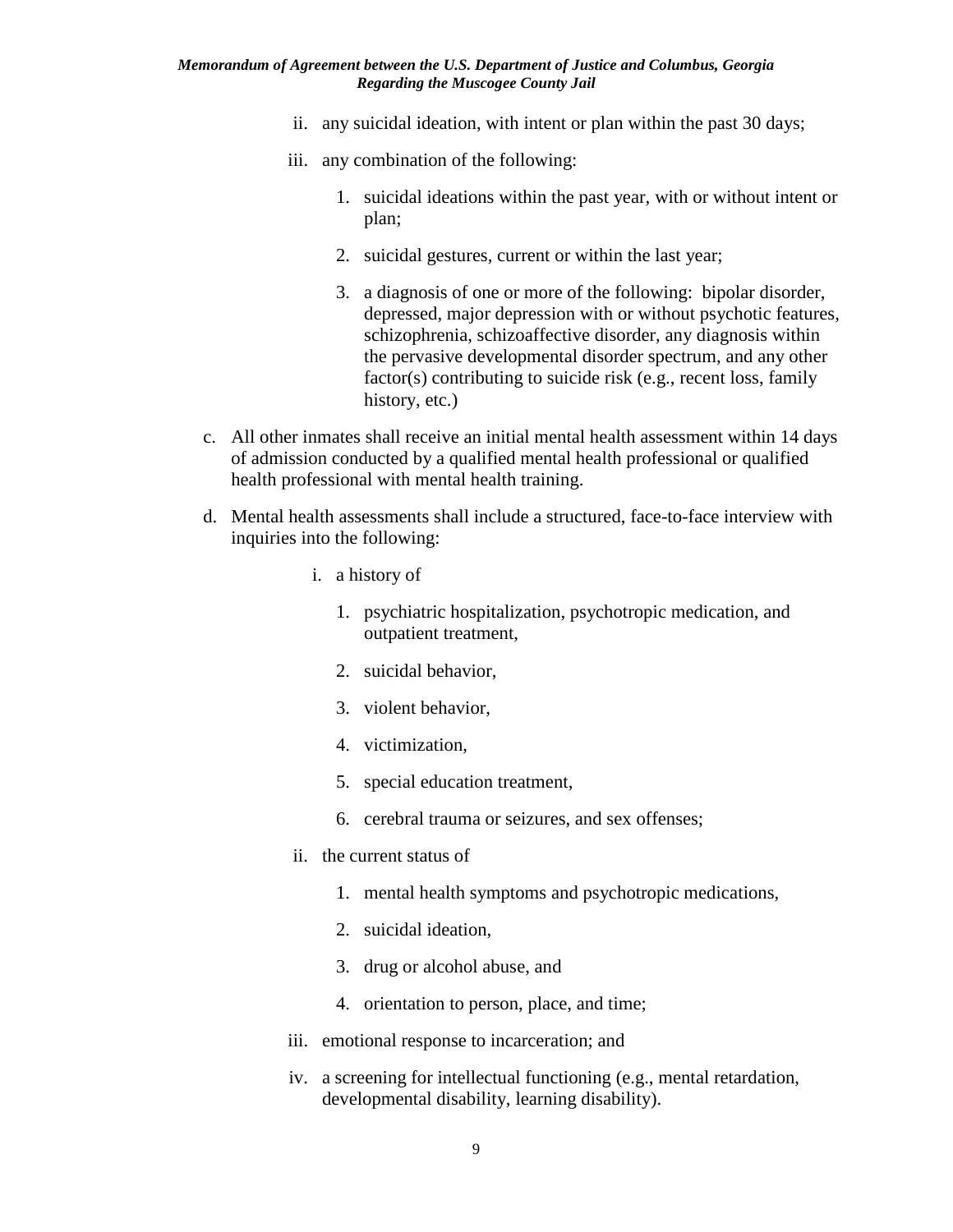- **7.** *Referrals***:** Any jail staff member may refer an inmate to Mental Health based on concern and these referrals shall be seen as follows: observed changes in behavior, increase or appearance of psychotic symptoms, or other
	- concern and these referrals shall be seen as follows:<br>a. An inmate designated "Emergent/Urgent Referral" will be held in the clinic or assessment or treatment by a qualified mental health professional within 4 hours if during normal business hours, and within 24 hours if outside of normal within one hour of an Emergent Referral and advise with regard to course of appropriate care. Emergent Referrals will remain in the clinic/HD until seen and cleared by a qualified mental health professional. Triggering events for HD area where they can be directly observed and supervised and be seen for business hours. The on-call qualified mental health professional must be notified treatment, housing, observation, medication, property restriction, and other emergent/urgent referrals shall include the following:
		- i. increase or emergence of psychotic symptoms;
		- ii. inability to care for self appropriately;
		- iii. signs and symptoms of acute mental illness;<br>iv. disorientation/confusion; and
		- iv. disorientation/confusion; and
		- v. inability to respond to basic requests or give basic information.
		- v. inability to respond to basic requests or give basic information.<br>b. An inmate designated as a "Routine Referral" will be seen for assessment or mental health treatment or medication or exhibit concerning but not emergent treatment by a qualified mental health professional within 5 business days, and a psychiatrist, when clinically indicated (e.g., for medication and/or diagnosis assessment). Routine referrals may include individuals who previously refused increases in symptoms, or raise concerns about medication compliance. The written policies and procedures governing referrals will include criteria for determining if a referral is not subject to this timeline requirement (e.g., a faceto-face contact is not clinically indicated).
- **8.** *Mental Health Sick Call*: The Jail Staff shall ensure inmates' access to adequate care in accordance with the following:
	- a qualified health or mental health professional in a timely and adequate manner, a. Inmates submitting sick call requests shall be seen for assessment or treatment by as clinically appropriate.
	- b. Inmates with emergent/urgent mental health needs shall be seen for assessment or treatment by a qualified mental health professional or a qualified health professional with documented mental health screening training within 24 hours, and shall be placed in a setting with adequate monitoring pending the evaluation.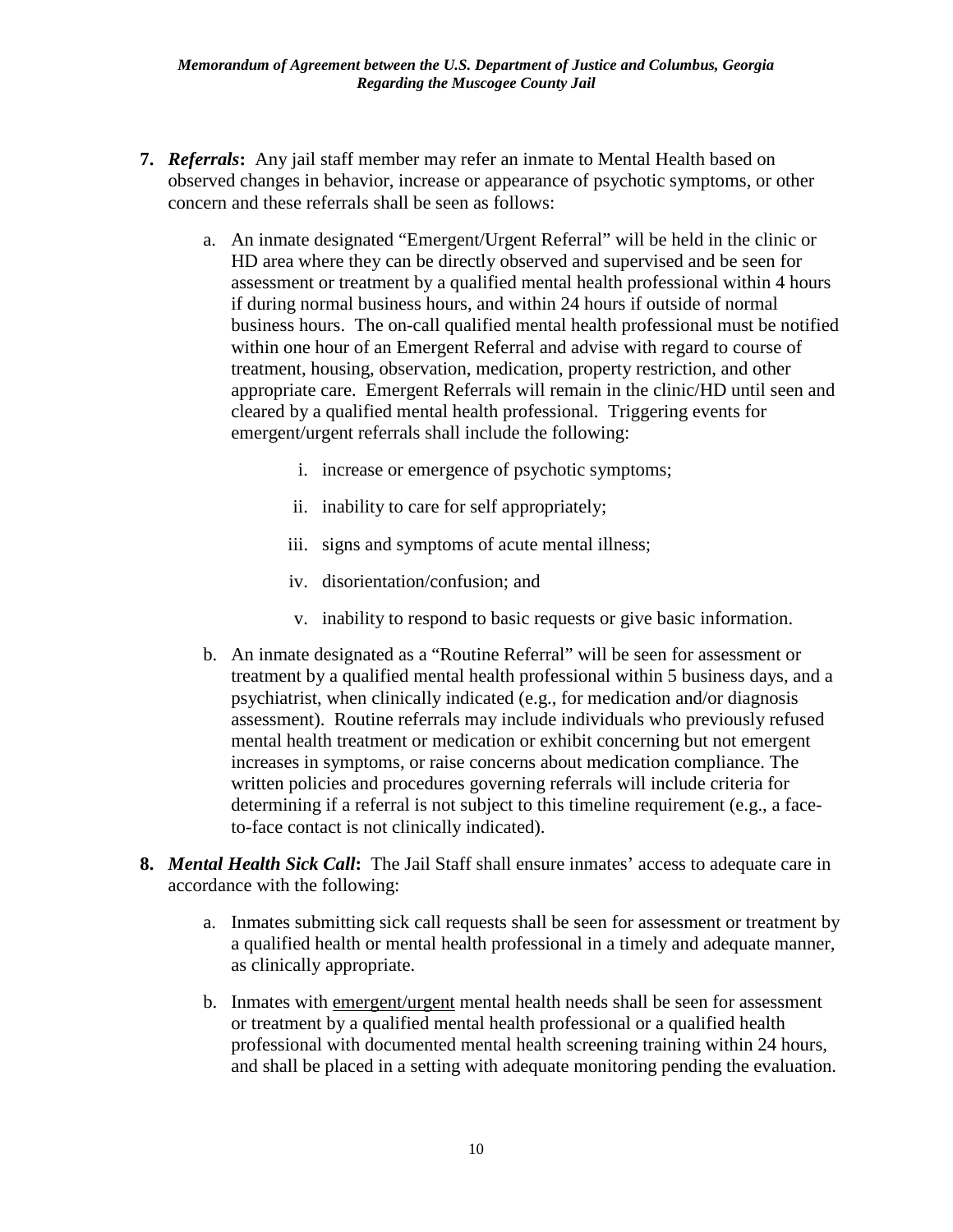treatment within 5 business days. Inmates with routine mental health needs shall be seen for assessment or

- c. Jail Staff shall permit inmates who are illiterate, non-English speaking, or request care. Such verbal requests shall immediately be documented by the staff member who receives the request on an appropriate form and transmitted to a otherwise unable to submit written or electronic sick call requests to verbally qualified medical or mental health professional for response in the same priority as those sick call requests received in writing or electronically.
- tracking, and responding to all sick call requests. d. The Jail Staff shall develop and implement an effective system for documenting,
- **9.** *Treatment Plans***:** The Jail Staff shall ensure that each inmate on the mental health clinician with participation from the inmate and from others, as appropriate (e.g., mental health, medical, or correctional staff) within 10 days of his/her initial intake evaluation. caseload receives a comprehensive, individualized treatment plan developed by a Generally all treatment plans will meet the following requirements.
	- a. Each individual treatment plan shall direct the mental health services needed for every patient on the mental health caseload and includes the treatment goals and objectives.
	- b. The Director of Mental Health provides guidelines for individual treatment plan review, which shall occur per the following frequency:
		- i. For inmates on a designated mental health unit, every 30 days;
		- substantial change in mental health status or treatment. ii. For all other inmates, every 6 months, or whenever there is a
	- c. Individual treatment planning is initiated on referral at the first visit with a qualified mental health professional.
	- d. Mental health treatment plans include, at a minimum:
		- i. Frequency of follow-up for evaluation and adjustment of treatment modalities;
		- ii. Adjustment of psychotropic medications, if indicated;
		- including blood levels for medication monitoring as required; iii. Referrals for psychological testing, medical testing and evaluation,
		- When appropriate, instructions about diet, exercise, personal iv. When appropriate, instructions about diet, exercise, personal hygiene issues, and adaption to the correctional environment; and
		- v. Documentation of treatment goals and notation of clinical status progress (stable, improving, or deteriorating).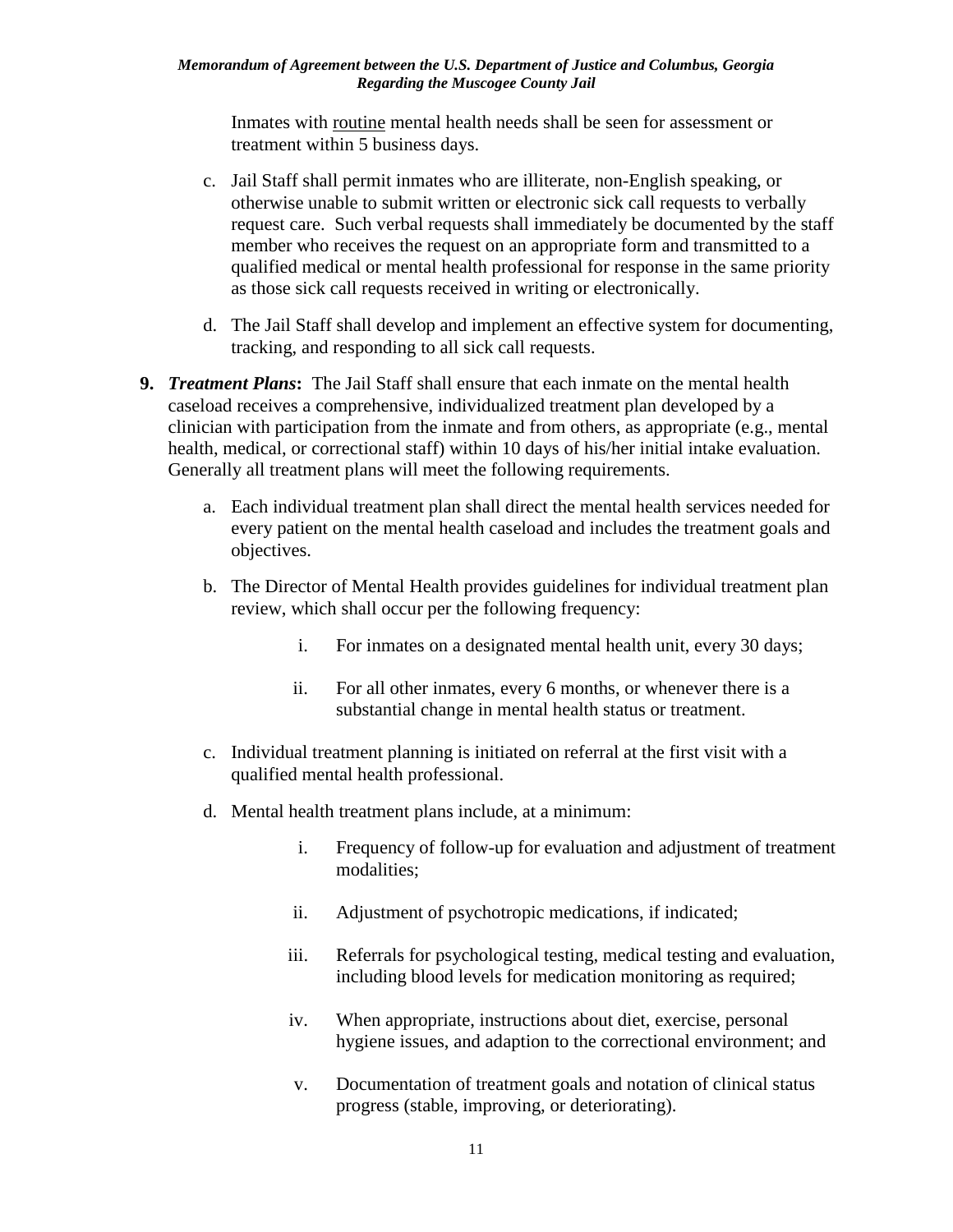- e. All aspects of the standard shall be addressed by written policy and defined procedures.
- **10.** *Medication Administration***:** The Jail Staff will develop and implement policies and procedures to ensure that all medications are appropriately prescribed, stored, controlled, dispensed, and administered in accordance with all applicable laws and through the following:
	- a. ensuring that initial doses of prescribed medications are delivered to inmates within 48 hours of the prescription, unless it is clinically required to deliver the medication sooner;
	- b. ensuring that inmates entering the Jail continue to receive previously prescribed medications or acceptable alternate medications, within 48 hours of entry, unless the facility physician makes an alternative clinical judgment;
	- c. ensuring that medical staff who administer medications to inmates document in the inmate's Medical Administration Record (1) name and dosage of each dispensed medication, (2) each date and time medication is administered, and (3) the date and time for any refusal of medication; and
	- d. ensuring that the inmate's unified health record is updated within one week of the end of each month to include a copy of the inmate's Medical Administration Record for that month.
- **11.** *Psychiatric Hospitalization/Crisis Services***:** Jail Staff shall ensure that inmates requiring emergency psychiatric hospitalization or who are acutely mentally ill receive timely and adequate treatment either on site or by agreement with a hospital offering the needed services.
- **12.** *Housing***:** Inmates shall be housed in an appropriate environment that ensures adequate staff supervision, mental health care and treatment, and personal safety in accordance with the following:
	- a. Housing options for inmates with SMI shall include general population, a secure during the day by default. Jail staff shall develop and implement these housing mental health unit, and a step-down unit for inmates with serious mental illness that is similar to a general population unit in which inmates are out of their cells options with the technical assistance of the United States and its expert consultant(s).
	- b. Jail Staff shall ensure that segregation is not used as an alternative to adequate mental health care and treatment.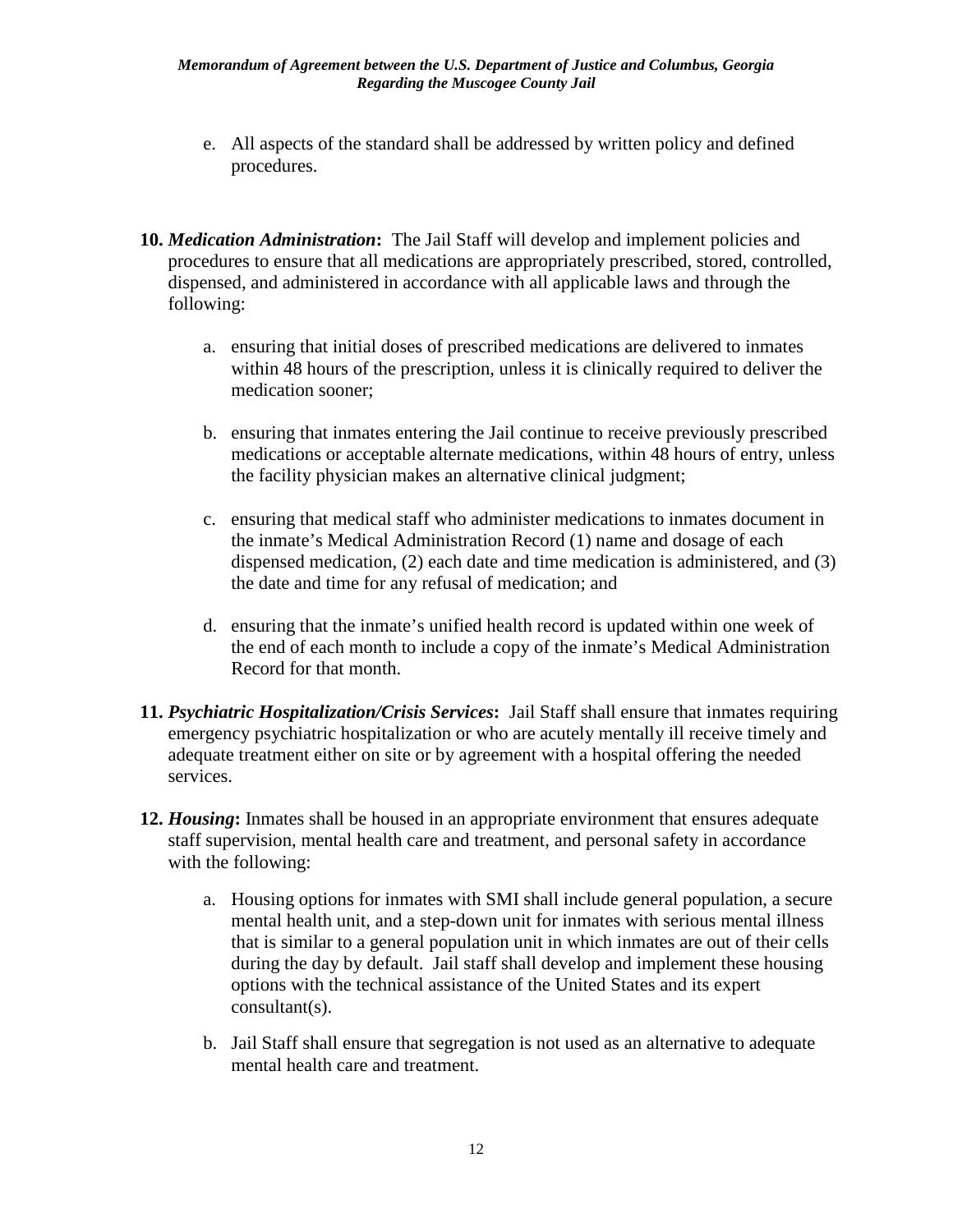- c. All locked housing decisions for inmates with SMI shall include the input of a qualified mental health professional who has conducted a face-to-face evaluation of the inmate in a confidential setting, is familiar with the details of the available clinical history, and has considered the inmate's mental health needs and history.
- d. Segregation shall be presumed contraindicated for inmates with SMI.
- e. Within 24 hours of placement in any form of segregation, all inmates on the mental health caseload shall be screened by a qualified mental health professional to determine whether the inmate has a SMI, and whether there are any other acute mental health contraindications to segregation.
- f. If a qualified mental health professional finds that an inmate has a SMI or other acute mental health contraindications to segregation, that inmate shall not remain in segregation absent extraordinary and exceptional circumstances.
- be offered a minimum of: g. Inmates who are placed in a secure mental health unit or a step-down unit shall
	- i. at least 10 hours of out-of-cell structured time each week, with every effort made to provide two scheduled out-of-cell sessions of structured individual or group therapeutic treatment and programming Monday through Friday and one session on Saturdays, with each session lasting approximately one hour, with appropriate duration to be determined by a qualified mental health professional and detailed in that inmate's individualized treatment plan, and
	- ii. at least two hours of unstructured out-of-cell recreation with other inmates each day, including exercise, dining, and other leisure activities that provide opportunities for socializing, for a total of at least 14 hours of out-of-cell unstructured time each week.
- h. All out-of-cell time in the secured mental health or step-down units shall be documented, indicating the type and duration of activity.
- i. Policies and procedures shall detail the criteria for admission into the secure mental health housing or step-down units and levels of care provided to inmates in those units.
- j. Any determination not to divert or remove an inmate with SMI from segregation shall be documented in writing and include the reasons for the determination.
- k. Inmates with SMI who are not diverted or removed from segregation shall be offered a heightened level of care that includes the following:
	- qualified health care professional. i. If on medication, shall receive at least one daily visit from a
	- ii. Shall be offered a face-to-face, therapeutic, out-of-cell session with a qualified mental health professional at least once per week.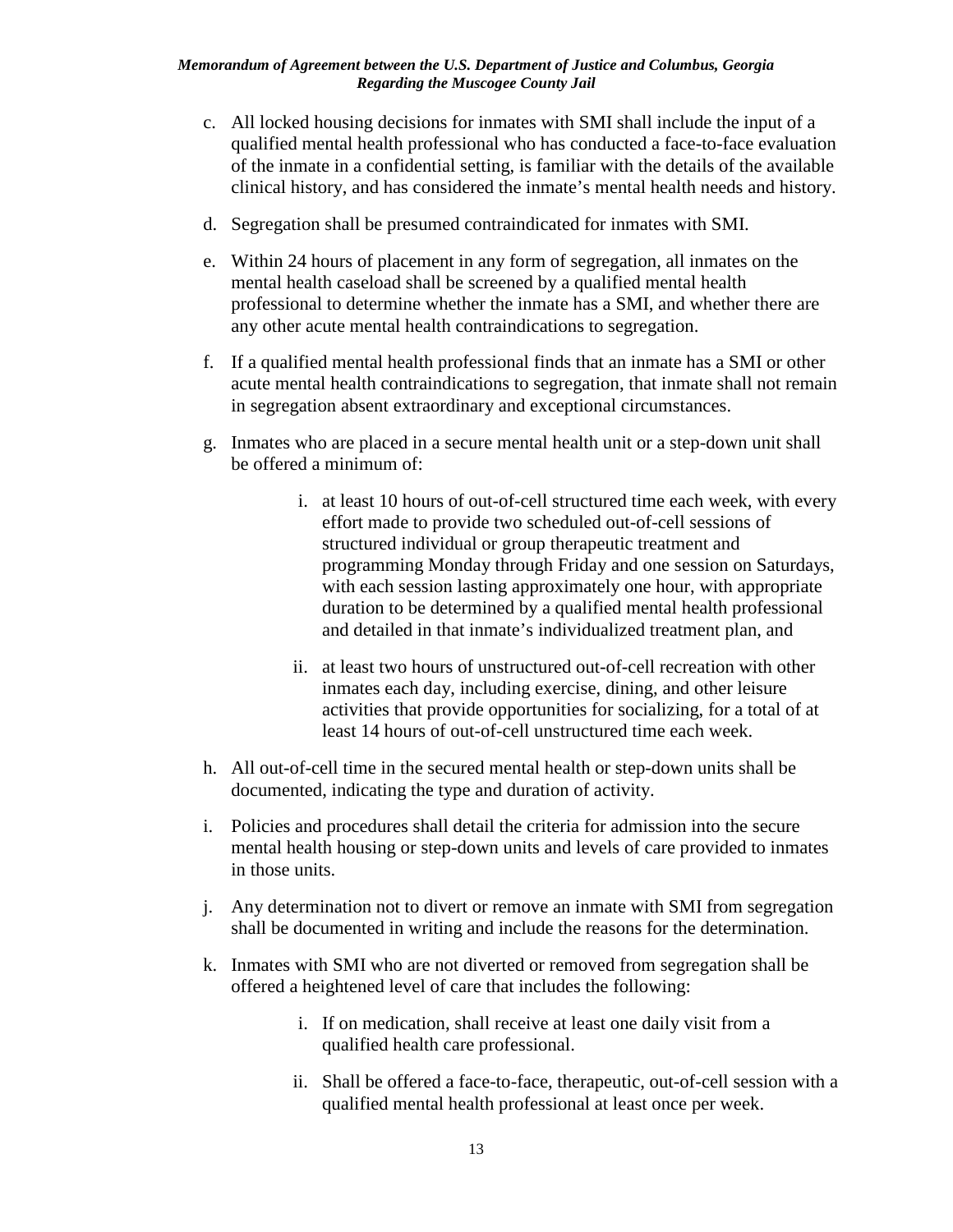- health to determine whether continued placement in segregation is iii. Oualified mental health professionals shall conduct rounds at least once a week to assess the mental health status of all inmates in segregation and the effect of segregation on each inmate's mental appropriate.
- iv. Rounds shall not be a substitute for treatment and shall be documented.
- l. Inmates with SMI who are placed in segregation for more than 24 hours shall have their cases reviewed by the Commander or the presiding Captain and the Director of Mental Health Services on a weekly basis at the critical management meeting.
- subject to long-term segregation shall immediately be referred for appropriate assessment and treatment from a qualified mental health care professional who m. Inmates with SMI shall not be placed into long-term segregation absent extraordinary and exceptional circumstances, and inmates with SMI currently will recommend appropriate housing.
- n. If an inmate on segregation develops signs or symptoms of SMI where such inmate shall immediately be referred for appropriate assessment and treatment from a qualified mental health care professional who will recommend signs or symptoms had not previously been identified, or decompensates, the appropriate housing.
- o. If an inmate with SMI on segregation suffers a deterioration in his or her mental health, engages in self-harm, or develops a heightened risk of suicide, that inmate shall immediately be referred for appropriate assessment and treatment from a qualified mental health care professional who will recommend appropriate housing.
- and from segregation. p. Muscogee County shall document the placement and removal of all inmates to
- effective date of this Agreement, the Jail Staff shall develop adequate training curricula, **13.** *Collaboration between Mental Health and Security Staff***:** Within six months of the and within twelve months of the effective date of this Agreement, all relevant staff shall receive documented adequate training, regarding security and supervision issues specific to inmates with mental illness, including but not limited to
	- a. use of force on inmates with mental illness;
	- b. pill call procedures to prevent inmates with serious mental illness, inmates on the hoarding or hiding pills; mental health units, and inmates with mental illness in segregation units from hoarding or hiding pills;<br>  $\label{eq:14} 14$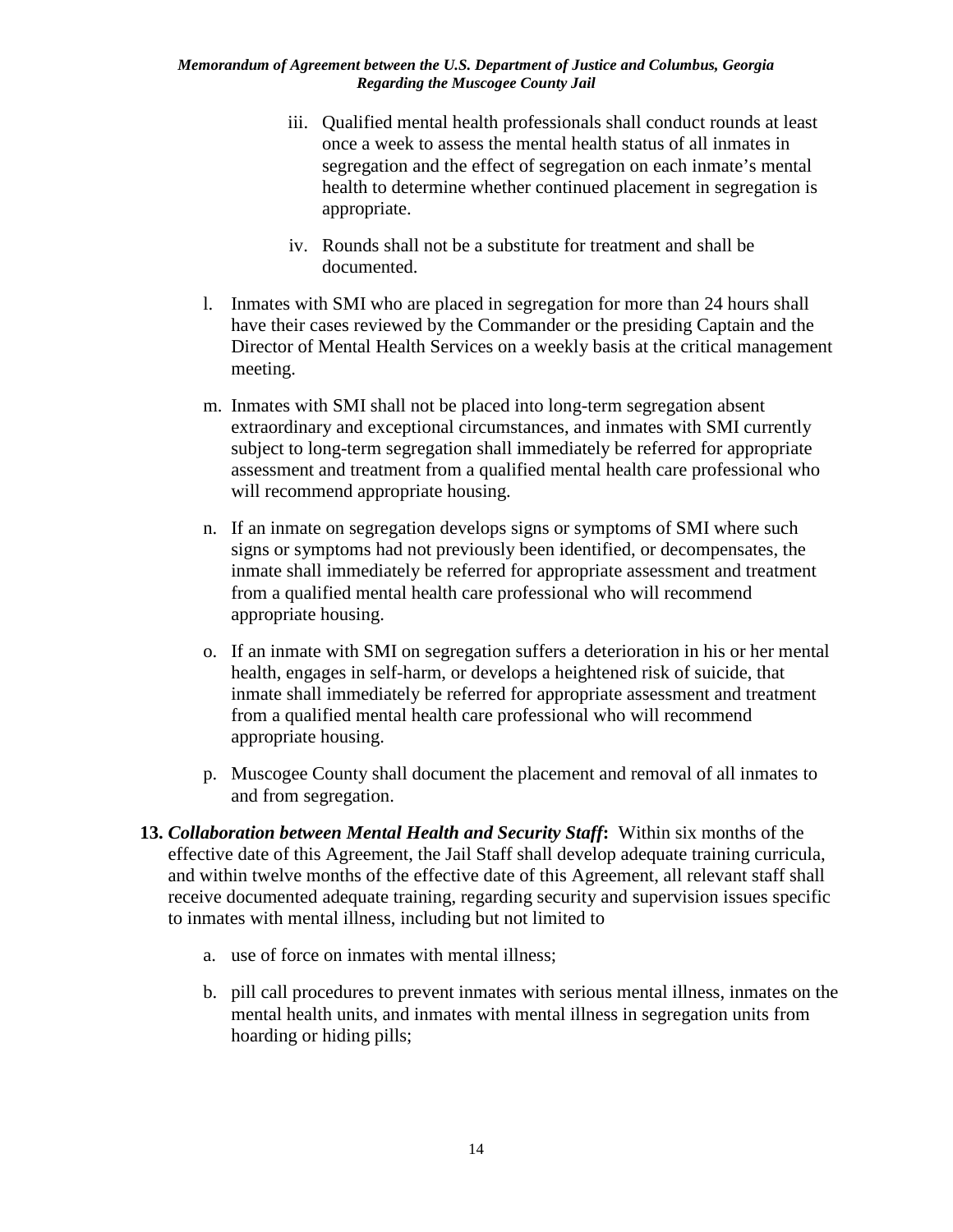- c. safe shaving procedures to prevent inmates with serious mental illness, inmates on the mental health units, and inmates with mental illness in segregation units from hiding or misusing razor blades; and
- d. proper procedures in instances in which one inmates threatens to harm another classification unit for a determination, based on a review of the inmates' history with whom he/she is being placed in a suicide watch cell or a cell in a mental health unit, *i.e.*, the need for officers to immediately consult with the and interviews, as to whether such placement should occur.
- **14.** *Disciplinary Action***:** The Jail Staff shall ensure that disciplinary charges against inmates inmate's mental health. Prior history of decompensation in segregation shall be a with a SMI are reviewed by a qualified mental health professional to determine the extent to which the charge was related to mental illness or a developmental disability and to ensure that an inmate's mental illness or developmental disability is used as a mitigating factor, as appropriate, when punishment is imposed and to determine whether placement into segregation is appropriate. The amount of time since a previous placement in segregation and any history of decompensation in segregation also shall be considered in determining whether placement is appropriate or would have a deleterious effect on the contraindication to placement in such confinement.
	- a. Jail Staff shall consider suggestions by mental health staff for minimizing the deleterious effect of disciplinary measures on the mental health status of the inmate. Any punishment must work within the inmate's mental health treatment plan.
	- b. The hearing officer shall document the participation of mental health staff and the hearing officer's consideration of the mental health staff's recommendations, including treatment alternatives considered in the disciplinary process.
	- c. Disciplinary measures taken against specially housed inmates with SMI shall be reviewed on a quarterly basis.
	- d. Inmates shall not be subject to discipline for refusing treatment or medications or for engaging in self-injurious behavior or threats of self-injurious behavior.
- **15.** *Suicide Prevention***:** Jail Staff shall ensure that suicide prevention measures are in place and training on suicide prevention and the treatment of special needs inmates. at the Jail and shall also develop and implement adequate written policies, procedures¸
	- a. These procedures shall include provisions for constant direct supervision of actively suicidal inmates when necessary and close supervision of special needs inmates with lower levels of risk (e.g., 15 minute checks). Officers shall document their checks.
	- and supervision of inmates based on the acuity of their mental health needs. b. Suicide prevention policies shall include procedures to ensure the safe housing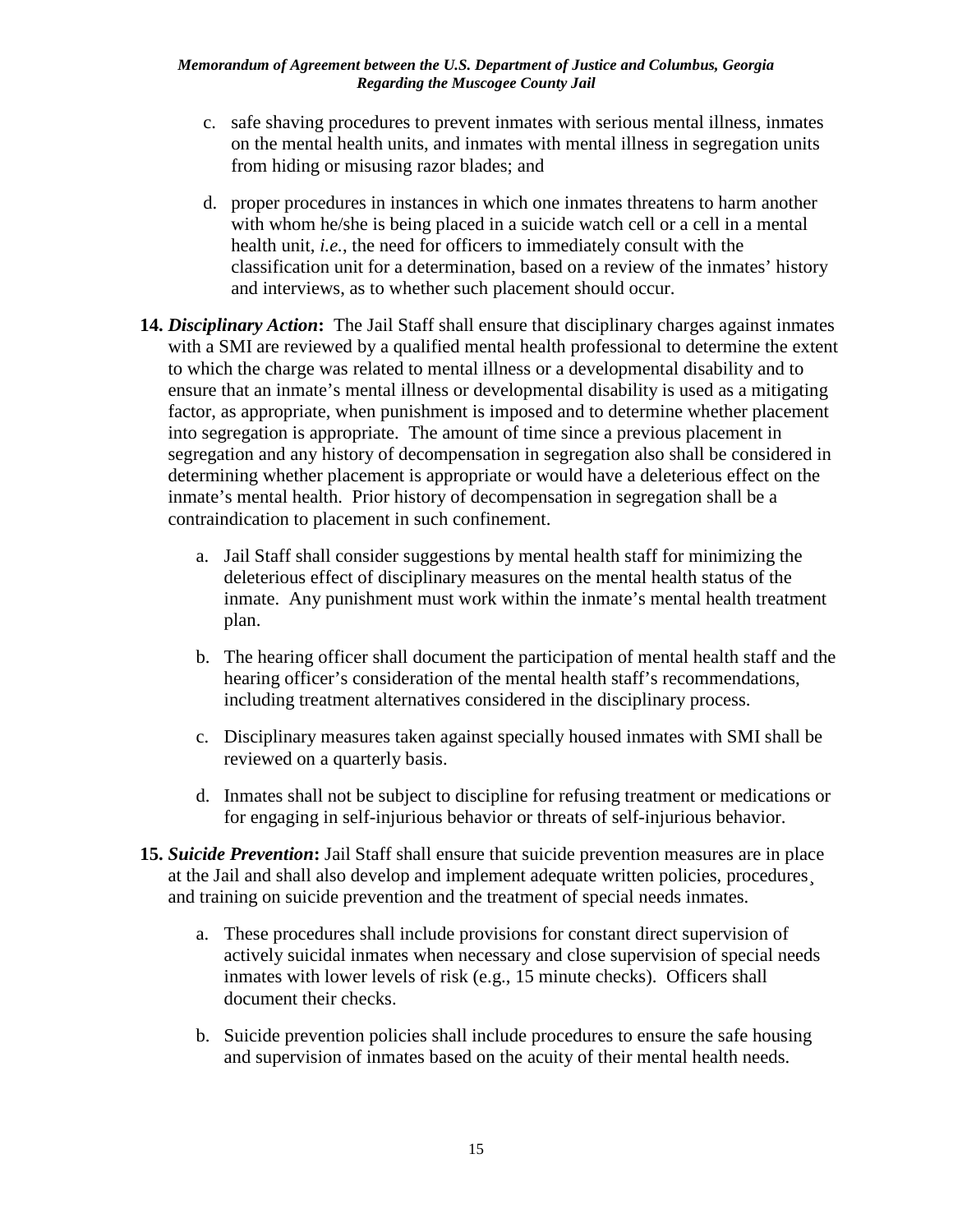- c. Jail Staff shall develop and implement an adequate suicide screening instrument that includes adequate screening for suicide risk factors and assessment triggers.
- to the following processes: d. A risk management system shall identify levels of risk for suicide and selfinjurious behavior that requires intervention in an adequate and timely manner to prevent or minimize harm to inmates. The system shall include but not be limited
	- i. Incident reporting, data collection, and data aggregation to capture sufficient information to formulate reliable risk assessment at the individual and system levels regarding inmates with mental illness and developmental disabilities.
		- 1. Incidents involving pill hoarding or razor blades and injuries involving pills or razor blades shall be tracked and analyzed by the Jail Staff on a quarterly basis.
		- 2. Incidents involving weapons, self-harm, use of force, suicide, suicide attempts, or inmate-on-inmate assaults shall be tracked and analyzed by the Jail Staff on a quarterly basis.
		- medical staff, and qualified mental health staff. Jail Staff shall 3. All such incidents shall be reviewed, including a psychological reconstruction for suicides, as part of a regularly scheduled suicide prevention committee composed of security, nursing, develop a corrective action plan where appropriate, and the Staff's response shall be clearly documented.
	- ii. Identification of at-risk inmates in need of clinical or multidisciplinary review or treatment.
	- iii. Identification of situations involving at-risk inmates that require review by a multidisciplinary team and/or systemic review.
	- iv. A hierarchy of interventions that corresponds to levels of risk.
	- v. Mechanisms to notify multidisciplinary teams and the risk management system of the efficacy of interventions.
	- vi. Development and implementation of interventions that adequately respond appropriately to trends.
- to adequate, timely (within four (4) hours of identification, or sooner if clinically e. Jail Staff shall ensure that placement on suicide precautions is made only pursuant indicated), and confidential assessment and is documented, including level of observation, housing location, and conditions of the precautions.
- care if during normal business hours, or within 24 hours if outside of normal f. Inmates requiring crisis level of care will be seen by a qualified mental health care professional within 4 hours of being placed on suicide precautions or crisis level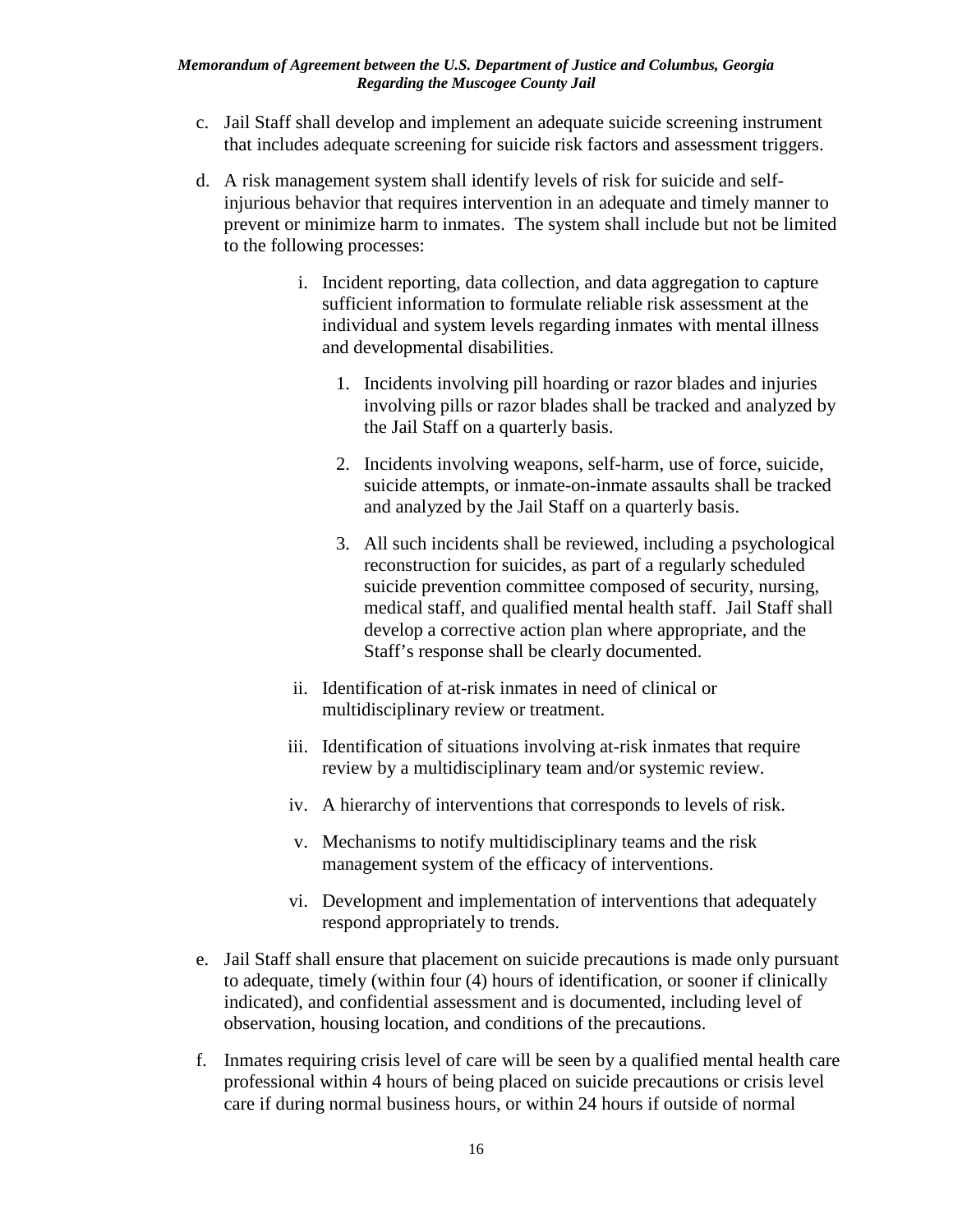business hours. The on-call qualified mental health professional must be notified within one hour of being placed on suicide precautions or crisis level care and advise with regard to course of treatment, housing, observation, medication, property restriction, and other appropriate care.

- g. Jail Staff shall develop and implement an adequate system whereby inmates, upon Jail Staff shall ensure that inmates are placed on a level of observation that is not evaluation and determination by a qualified mental health professional, may, where clinically appropriate, be released gradually from more restrictive levels of supervision to less restrictive levels for an appropriate period of time prior to their discharge from suicide precautions. Step-down placements should continue to be suicide-resistant and located in such a way as to provide full visibility to staff. unduly restrictive.
- h. Inmates on suicide precautions shall be provided out-of-cell time for clinically appropriate structured activities and showers.
- inmates on suicide precautions on a daily basis and shall provide adequate i. Qualified mental health staff shall assess and interact with (not just observe) treatment to such inmates.
- j. Jail Staff shall ensure that inmates are discharged from suicide precautions or crisis level care as early as possible. Jail Staff shall ensure that all inmates timely and adequate follow-up assessment and care, specifically at a minimum of within 24 hours and 7 days following discharge. A qualified mental health discharge if clinically indicated. A qualified mental health professional will develop a treatment plan within 7 days following discharge. discharged from suicide precautions or crisis level of care continue to receive professional may schedule additional follow-ups within the first 7 days of
- **16.** *Morbidity/Mortality Reviews***:** Jail Staff shall conduct a written interdisciplinary review within thirty (30) days of the incident. The Morbidity/Mortality Review shall include a (critical incident report) of any suicide, serious suicide attempt or other sentinel event corrective action plan with timetables for completion.
- providers regarding inmates' mental health needs in the Jail and upon discharge from the **17.** *Discharge Planning***:** Inmates on the mental health caseload shall be provided adequate discharge planning, including a sufficient amount of prescribed medications and appropriate referrals to community mental health services. The Jail shall develop relationships with and solicit input from community mental health organizations and Jail.
- **18.** *Confidentiality***:** Jail Staff shall ensure that discussion of patient information and clinical encounters are conducted with adequate sound privacy in an office-like setting and carried out in a manner designed to encourage subsequent use of health services. All assessments shall be confidential. Because it may be necessary that Custody staff be present during clinical encounters, the Jail Staff shall ensure that Custody staff receives adequate and documented training on how to maintain patient confidentiality.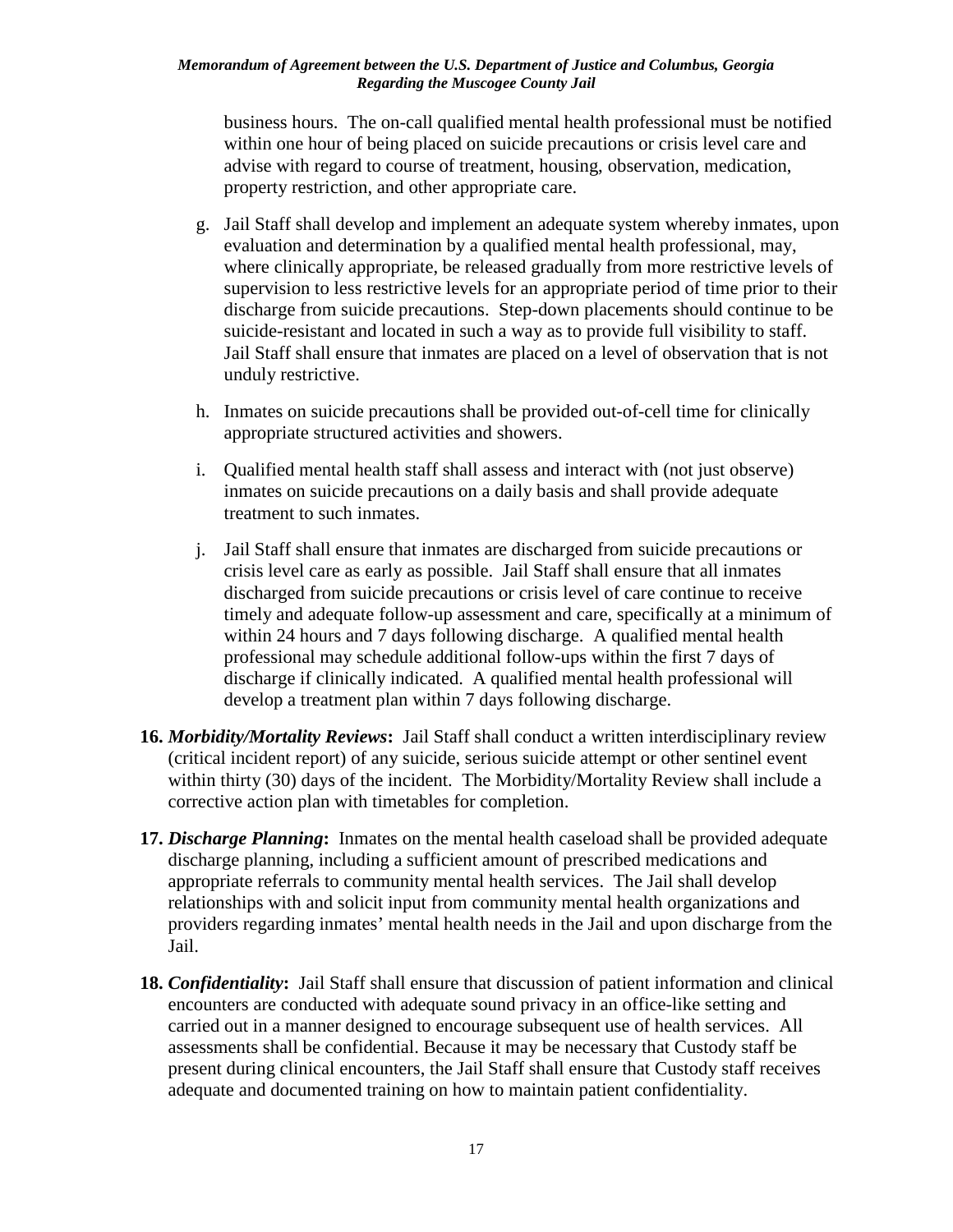- **19.** *Health Records***:** The Jail Staff shall maintain complete, legible, confidential, and wellorganized mental health records as part of the medical records at the Jail, separate from the inmate record.
	- a. Access to individual inmate mental health records shall be restricted to medical and mental health personnel, and mental health information shall be shared with jail officers only when the medical or mental health staff believes this is necessary or in the event of investigation of a critical incident.
	- b. Jail Staff shall be instructed not to divulge inmate mental health information to other inmates.
- **20.** *Quality Assurance***:** Muscogee County shall develop and implement, with the technical assistance of the United States and its expert consultant(s), a quality assurance plan to regularly assess and take all necessary measures to ensure compliance with the terms of this MOA. The quality assurance plan shall include, but is not limited to, the following:
	- a. creation of a multi-disciplinary review committee;
	- emergency room visits and hospitalizations for inmates with SMI, b. periodic review of screening, assessments, use of psychotropic medications,
	- c. periodic review of housing of inmates with SMI;
	- d. periodic review of the use of segregation;
	- e. tracking and trending of data on a quarterly basis;
	- completion; and f. morbidity and mortality reviews with critical analyses of causes or contributing factors, recommendations, and corrective action plans with timelines for
	- g. corrective action plans with timelines for completion to address problems that arise during the implementation of this MOA and prevent those problems from reoccurring.

### **IV. CONSTRUCTION**

- 1. This MOA shall be applicable to and binding upon all parties, their officers, agents, employees, assigns, and their successors in office.
- distribute copies of this MOA to all relevant staff, including all medical and mental appropriate. Jail Staff shall provide a copy of the MOA to any future staff. Columbus 2. Within 30 days of the effective date of this modified Agreement, the Sheriff shall health staff, and all security staff on the mental health units, and shall explain it as and the Sheriff shall require strict compliance with this MOA from all employees, agents, assigns, or successors.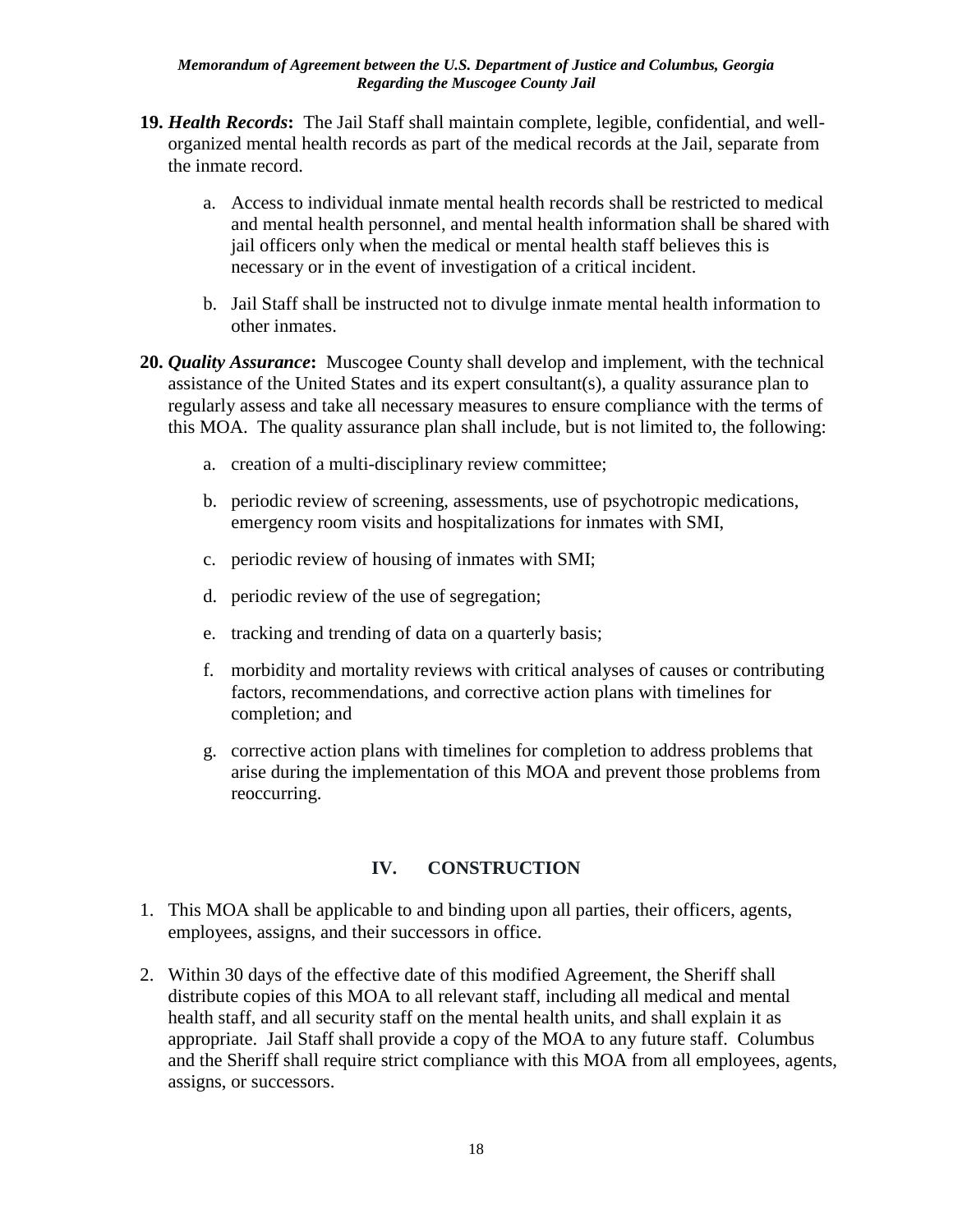- 3. The Parties shall notify each other of any court challenge to this MOA or the 1999 Settlement Agreement.
- 4. In the event any provision of this MOA is declared invalid for any reason by a court of competent jurisdiction, said finding shall not affect this Agreement's remaining provisions.
- 5. Failure by either Party to enforce this entire MOA or any provision thereof with respect to any deadline or any other provision herein shall not be construed as a waiver of its right to enforce other deadlines or provisions of this Agreement.

# **V. IMPLEMENTATION**

- 1. The Jail Staff shall develop and begin implementing all policies, procedures, and training curricula required by this MOA within six months of the effective date. The Sheriff shall ensure that all staff receives the training required by this MOA within twelve months of the effective date.
- MOA to the United States for its review and approval. The United States shall review receipt, the materials will be deemed approved by the United States. 2. All policies, procedures, plans, protocols, and training required by, or referenced in, this MOA shall be consistent with the MOA's substantive terms. Columbus shall submit all policies, procedures, plans, protocols, and training required by, or referenced in, this and comment on any such plans, policies, procedures, protocols, or training submitted under this provision within 60 days of receipt. The United States shall not unreasonably withhold approval. Absent unforeseen circumstances beyond the Parties' control, if the United States does not provide a written objection to said materials within 60 days of
- 3. Columbus shall not retaliate against any person because that person has filed or may file investigation or proceeding relating to this MOA. a complaint, provided information or assistance, or participated in any other manner in an
- substantial compliance with all substantive requirements of this MOA. 4. Columbus shall make all good faith efforts to immediately implement and achieve
- efforts to complete implementation of all the provisions of this MOA within one year of 5. Except where otherwise specifically indicated, Columbus shall in good faith make all the effective date.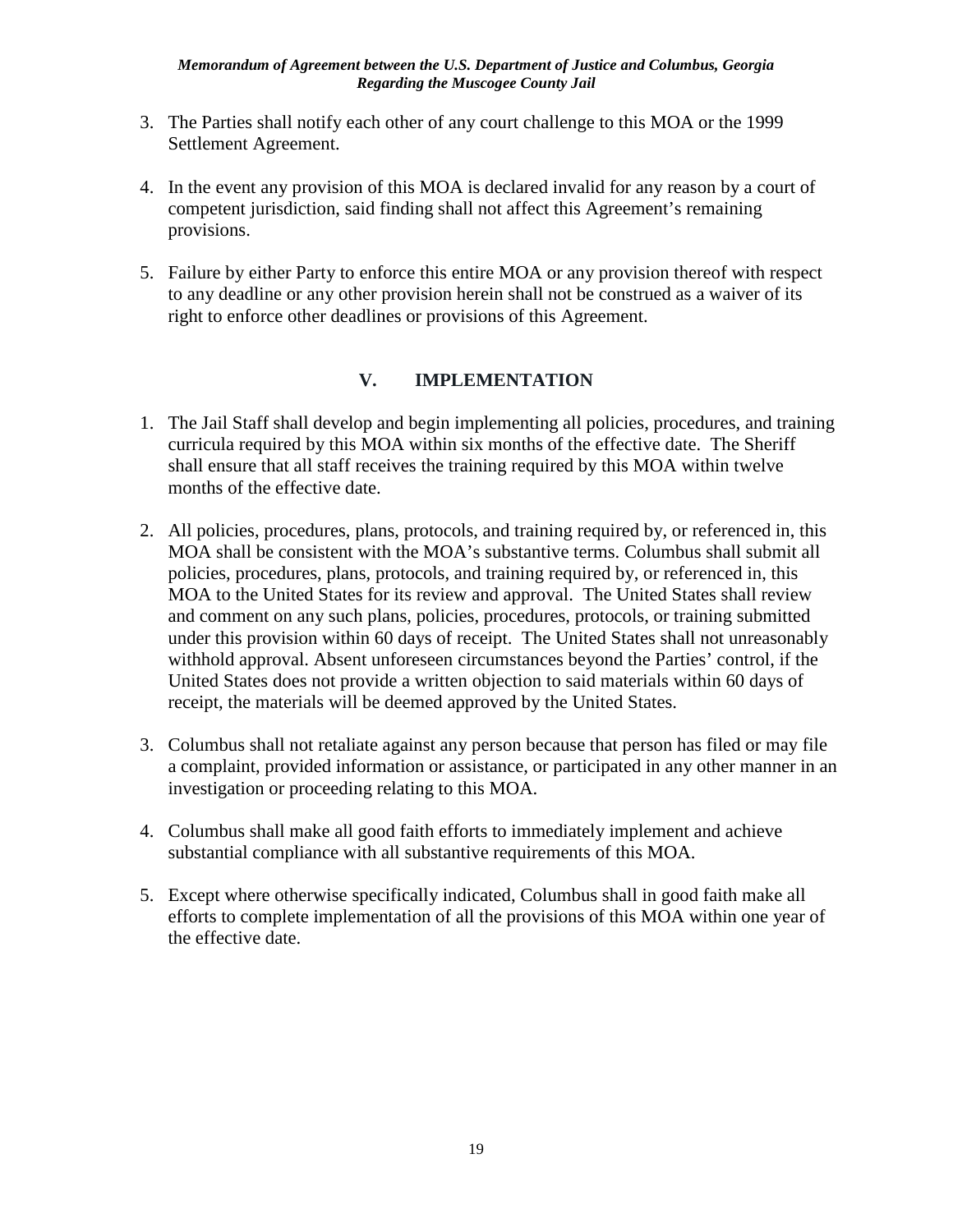# **VI. MONITORING AND ENFORCEMENT**

- 1. The United States will monitor compliance with this MOA.
- 2. The following terms will be used when discussing compliance:
	- a. "Substantial Compliance" indicates that Columbus has complied with all or most components of the relevant provision of the MOA and that no significant work remains to accomplish the goal of that provision.
	- b. "Partial Compliance" indicates that Columbus with some components of the relevant provision of the MOA and that significant work remains to reach substantial compliance.
	- c. "Noncompliance" indicates that Columbus has not complied with most or all of the components of the relevant provision of the MOA and that significant work remains to reach partial compliance.
	- to allow for meaningful review. Provisions assessed as "unratable" shall not be held against Columbus in determining overall substantial compliance with this d. "Unratable" shall be used to assess compliance of a provision for which the factual circumstances triggering the provision's requirements have not yet arisen MOA in accordance with the termination procedures outlined below.
- 3. Within 30 days of the Effective Date, Columbus will submit a Status Report to the United States, listing all provisions where it believes it is already in Substantial Compliance, as defined in Paragraph VI.2. above, and describing the actions Columbus has taken to implement each provision of this MOA. Thereafter, Columbus may, but is not required to, submit additional Status Reports outlining additional actions or measures it has taken to implement the MOA when it believes it has reached substantial compliance in additional areas.
- 4. Within 30 days of receipt of each Status Report or 60 days in advance of each onsite investigations, logbooks, medical/mental health records, and incident reports. Columbus shall provide such documents or information within 30 days of the United States' request. compliance inspection, the United States may request any necessary documents or other information that demonstrate that Columbus has taken actions or measures to implement the MOA, including but not limited to policies, procedures, protocols, training materials,
- shall provide such documents or information within 30 days of the United States' request.<br>5. The United States and its representatives, including its expert consultant(s), shall conduct the Effective Date and every 6 months thereafter. The United States shall determine the dates and duration of each on-site compliance inspection in consultation with Columbus. periodic on-site compliance inspections, the first of which shall occur within 6 months of
- 6. Columbus shall provide the United States and its representatives with reasonable access to the Muscogee County Jail, inmates, staff, documents, and all other information related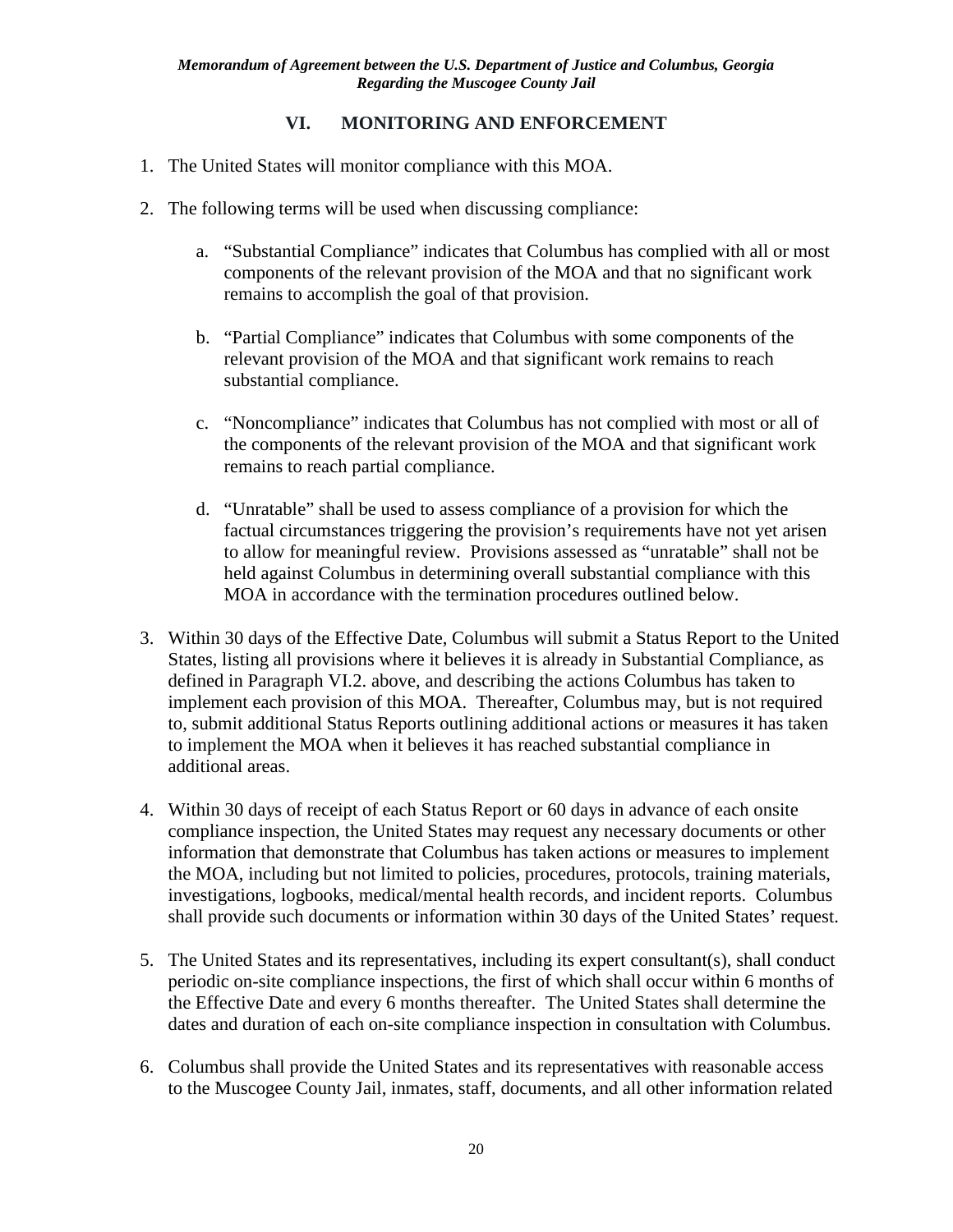confidential interviews with inmates, and to conduct interviews with facility staff outside to implementation of this MOA. The United States shall have the right to conduct the presence of other staff or supervisors.

- compliance report describing the steps Columbus has taken to implement this MOA, provision of the MOA, and recommending specific actions Columbus must make to achieve substantial compliance with the MOA. 7. Within 45 days of each on-site compliance inspection, the United States shall issue a evaluating the extent to which Columbus has successfully implemented each substantive
- MOA are being properly implemented and shall produce such records or provide a 8. Jail Staff shall keep such records as will fully document that the requirements of this written response as to when the requested records will be produced within 5 business days of the United States' request.
- 9. Columbus shall immediately notify the United States of any misrepresentations or inaccuracies, whether deliberate or inadvertent, that it discovers staff to have made or implied to the United States and shall provide updated information.
- 10. Jail Staff will promptly (within 48 hours) notify the United States upon the death of any inmate or sentinel event. Should any such incident occur, Columbus will provide the United States any related documentation.
- 11. Within 30 days of receipt of written questions from the United States concerning implementation of this Stipulated Order, Columbus will provide the United States with written answers.
- 12. If the United States believes that Columbus has failed to comply with any obligation Columbus written notice of the failure. The Parties shall engage in good-faith under this MOA, the United States will, prior to pursuing an enforcement action, give negotiations to attempt to resolve the dispute. These negotiations will last for a maximum of 30 days from the date of the United States' written notice. The United States commits to work in good faith with Columbus to avoid enforcement actions. However, in the case of an emergency posing an immediate threat to the health and safety of inmates, the United States may seek enforcement action without regard to the notice and negotiation requirements herein.

## **VII. TERMINATION**

- provisions of this MOA and maintains substantial compliance for a period of 2 years. 1. This MOA shall not terminate until Columbus fully and faithfully implements all
- 2. The Parties agree that the substantive provisions of the 1999 Settlement Agreement shall be exempt from continued monitoring and enforcement until this MOA is terminated. Until this MOA is terminated, Muscogee County shall maintain substantial compliance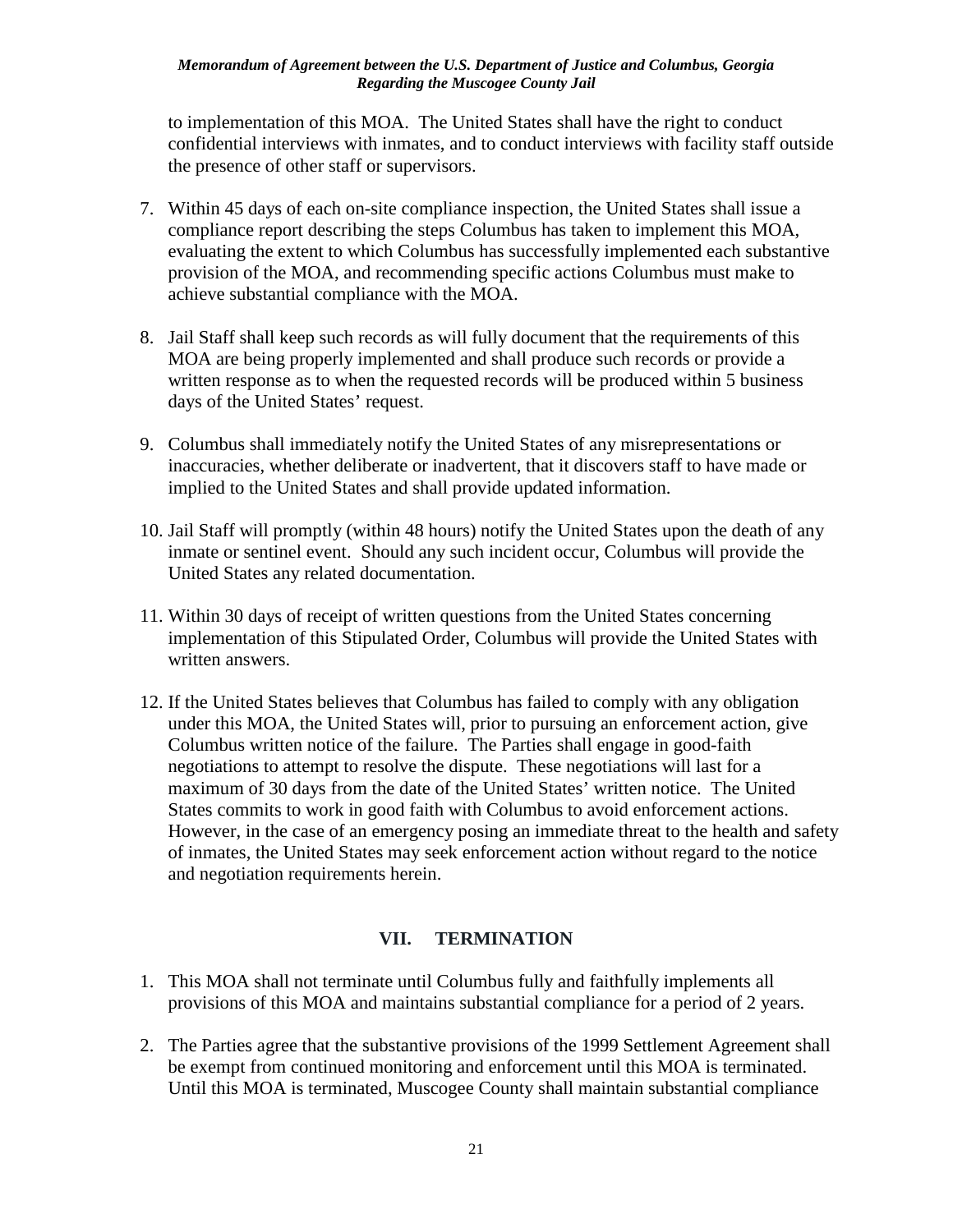Mental Health Care), and Environmental Health and Safety. The United States reserves with those areas of the 1999 Settlement Agreement where substantial compliance has been achieved, namely Security, Medical Care (not including provisions overlapping with the right to seek enforcement, in accordance with Paragraph VI.12 above, of those provisions of the 1999 Settlement Agreement for which the County regresses into noncompliance that results in serious harm or the substantial risk of serious harm to inmates at the Jail.

 sustained substantial compliance with each substantive term of this MOA for 2 years. court for termination of the MOA in the event that it believes it has been in compliance 3. This MOA will become terminable when the United States finds that Columbus has The Parties agree that when this MOA becomes terminable, they will move jointly in the district court to terminate all relief in both this MOA and the 1999 Settlement Agreement. However, nothing herein shall preclude Columbus from moving unilaterally in the district with its terms for two years.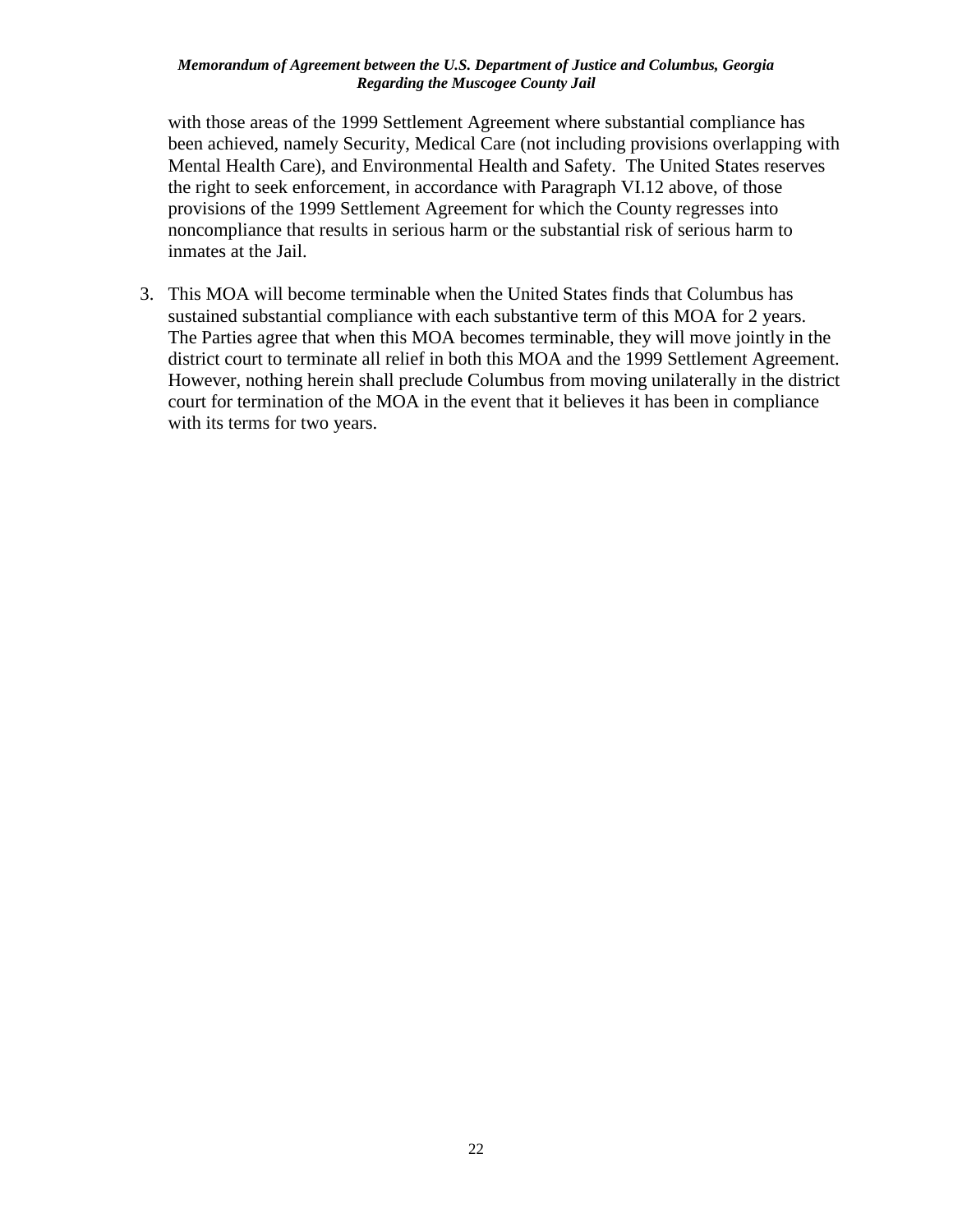### For the UNITED STATES OF AMERICA:

ERIC H. HOLDER, JR. Attorney General

111 Ler

**VANITA GUPTA** Acting Assistant Attorney General Civil Rights Division

MARK J. KAPPELHOFF Deputy Assistant Attorney General Civil Rights Division

JONATHAN M. SMITH Chief Special Litigation Section

JULIE K. ABBATE Deputy Chief Special Litigation Section

 $\overline{\phantom{0}}$ 

MARLYSHA MYRTHIL Trial Attorney United States Department of Justice Civil Rights Division Special Litigation Section 950 Pennsylvania Avenue, N.W. (PHB) Washington, D.C. 20530 (202) 305-3454 (202) 514-4883 (fax)

DATED this  $\sqrt{\ell}$  day of January, 2015